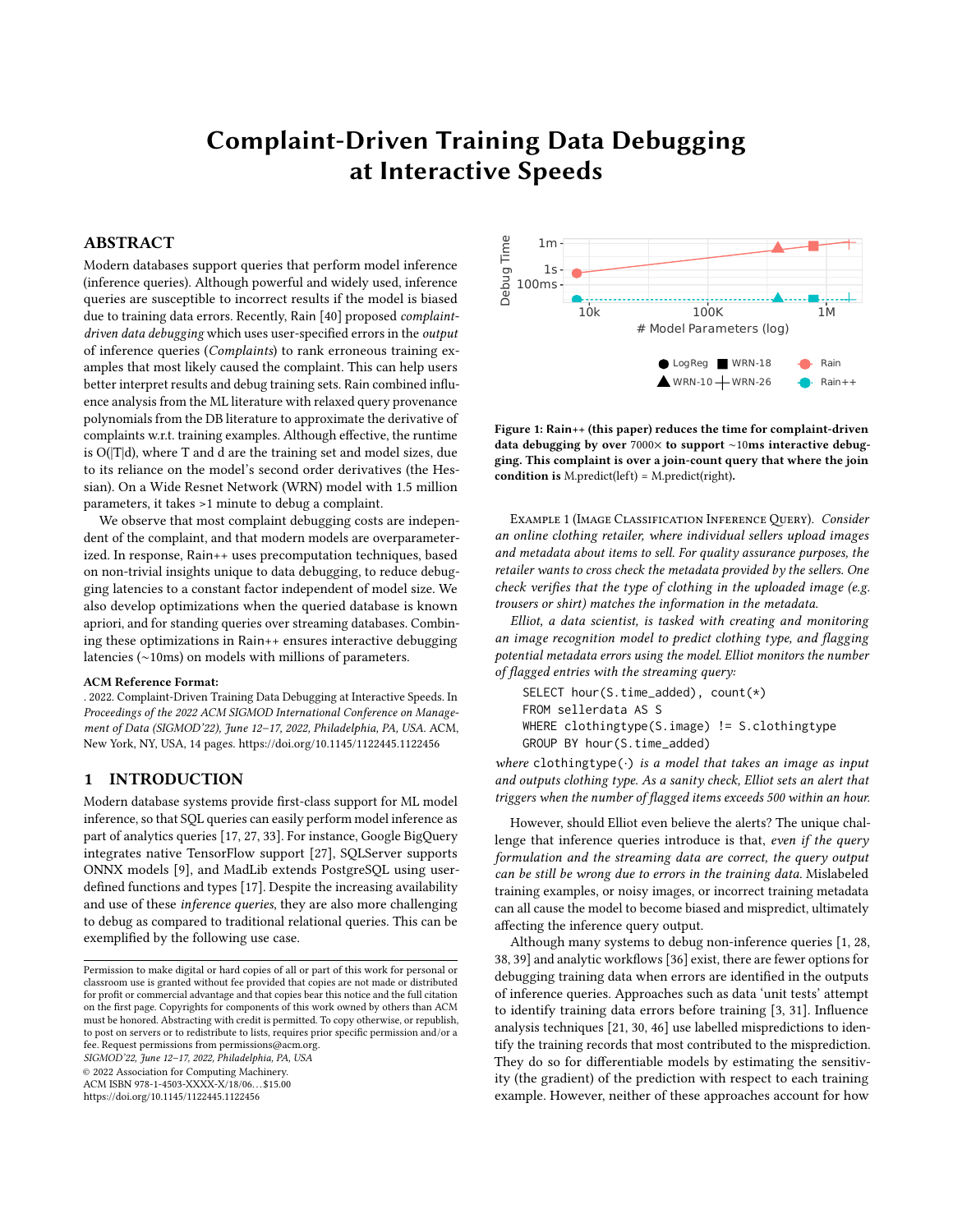the predictions are used as part of downstream analytics. Further, end users do not have visibility into the dataflow process to even provide label mispredictions. Ultimately, existing approaches do not account for how the model predictions are used as part of the query, nor their effects on the errors that the user identifies.

The recent Rain [\[40\]](#page-12-0) system proposed complaint-driven training data debugging. Given a user's specification of errors in the inference query result (a complaint), Rain ranks training examples based on their effect on the complaint if deleted. This functionality can be used for model interpretation, by returning relevant training examples that affected a query result, or for training set debugging, by identifying erroneous training examples based on query errors. For example, if Elliot complains that the flagged count in the current hour is too high, Rain ranks training examples on their tendency to reduce the count if removed from the training set.

It is impractical to individually remove each training example, retrain the model, and rerun the query. Thus, Rain leverages influence functions, a form of influence analysis, to approximate the effects of retraining on differentiable ML models (e.g., logistic regression, neural networks). To support SQL queries, which are inherently not differentiable, Rain proposes a provenance-based relaxation of SPJA queries [\[13\]](#page-12-13). In short, Rain combines the sensitivity of model predictions to the training examples with the sensitivity of the query result to model prediction probabilities to construct an endto-end differentiable pipeline. Rain showed that these techniques can identify erroneous training examples far more accurately than prior approaches. Unfortunately, it has performance and scalability challenges that limit its use to small models and training datasets.

Complaint-driven debugging is typically initiated from a data visualization, where the user can easily see anomalies and interactively annotate and specify them as complaints. In this context, it is crucial that the debugging system responds at interactive timescales to not impede the user's analysis flow [\[25\]](#page-12-14). However, as shown in Figure [1,](#page-0-0) Rain's responsiveness quickly degrades beyond models containing a few thousand parameters. Unfortunately, modern deep neural network (DNN) models, such as Wide Residual Networks (WRN) used in image classification, can have hundreds of thousands, or millions or parameters. At such scales, Rain takes minutes to identify and rank erroneous training records for a complaint, whereas our goal is to debug at interactive time scales (< 100ms [\[12,](#page-12-15) [26\]](#page-12-16)).

Rain's poor scalability arises from the cost of estimating two types of model sensitivities. The first type is the sensitivity of the model parameters to removing examples from the training set. Instead of analyzing the sensitivity of the loss function directly, which requires retraining the model and rerunning the query, Rain uses a quadratic Taylor approximation of the loss function that is faster. However, it still requires computing the second order derivative (the Hessian) which is expensive. The second type is the sensitivity of model predictions (and the inference query) to changes in the model parameters, whose computation cost increases with the model size. Rain also proposed optimizations to approximate the effects of training set deletions on the relaxation of the query without materializing the quadratic approximation of the loss function. Unfortunately, for a training set of size  $|T|$  and d model parameters, Rain still costs  $O(d|T|)$ , which is untenable for non-trivial models.

Our work builds on three insights. First, a significant amount of computation can be pushed offline by precomputing the quadratic

approximation of the loss function (Section [2.4\)](#page-3-0). However, a naive approach requires considerable space and only reduces latency by a constant factor. Thus, our second insight is to build space-efficient approximations of the model loss function that only rely on a tiny subset of the model parameters (Section [3\)](#page-3-1). Although conventional wisdom towards loss function approximation is to choose parameters that are most sensitive to training set perturbations, we show that the exact opposite is true for influence-based complaint debugging. Namely, that the more sensitive a model parameter is, the less the model relies on it when making predictions—in other words, the less it contributes to debugging! In fact, including sensitive parameters introduces numerical instabilities that degrade debugging quality. Finally, we observe that, rather than compress the model parameters directly, it is even more effective to directly compress the quadraic approximation of Rain (Section [3\)](#page-3-1).

Rain++ uses these insights to precompute a small number of eigenvalues and eigenvectors of the loss function's inverse Hessian. While matrix compression traditionally computes the largest eigenvalues, we show counter-intuitively that the smallest eigenvalues are most appropriate for training data debugging (Section [3\)](#page-3-1). We further develop optimizations when the inference database or the inference query is known apriori (as in Example [1\)](#page-0-1). The former precomputes gradients for inference DB tuples that accelerate any future inference query, while the latter incrementally maintains the query gradient as new batches of records are inserted.

These optimizations reduce complaint debugging latency by >7000× from over 1 minute to ∼10ms (Figure [1\)](#page-0-0). The precomputation costs are modest: less than 30 minutes for a WRN-26 neural network model with 1.5M parameters. Beyond scalability, Rain++ addresses two additional limitations in Rain. First, Rain relies on access to the model training infrastructure (training dataset, model definition, and parameters) in order to compute the above derivaties and gradients. However, model users rarely have access to this infrastructure. Complaint-driven debugging can be solely performed on the data structures that we propose to precompute, which obviates the need for this access. Second, Rain assumes that deleting errors is always appropriate. However, this is both undesirable when training records are sparse, and incorrect if the errors cannot be fixed by deletions. We propose extensions to support updated-based interventions and illustrate in the experiments how the correct intervention choice is crucial for training data debugging. To summarize, our contributions include:

- Offline precomputation techniques that both speed up complaintdriven debugging and improve numerical stability.
- Offline precomputation techniques when the inference database is know a priori (e.g., a published dashboard).
- Maintenance-based optimizations for streaming queries where new batches of data are inserted into the inference database.
- Extension of the Rain problem formulation to support interventions that fix, rather than delete, erroneous training examples.
- Extensive evaluations using image (MNIST, FASHION-MNIST, CIFAR10), text (SST2), and tabular (ADULT) datasets, and a variety of linear and neural network models (CNNs, Feed Forward Nets, Logistic Regression, WRNs, LSTMs). Rain++ has comparable or better debugging accuracy, >7000× lower latency, and supports non-deletion interventions.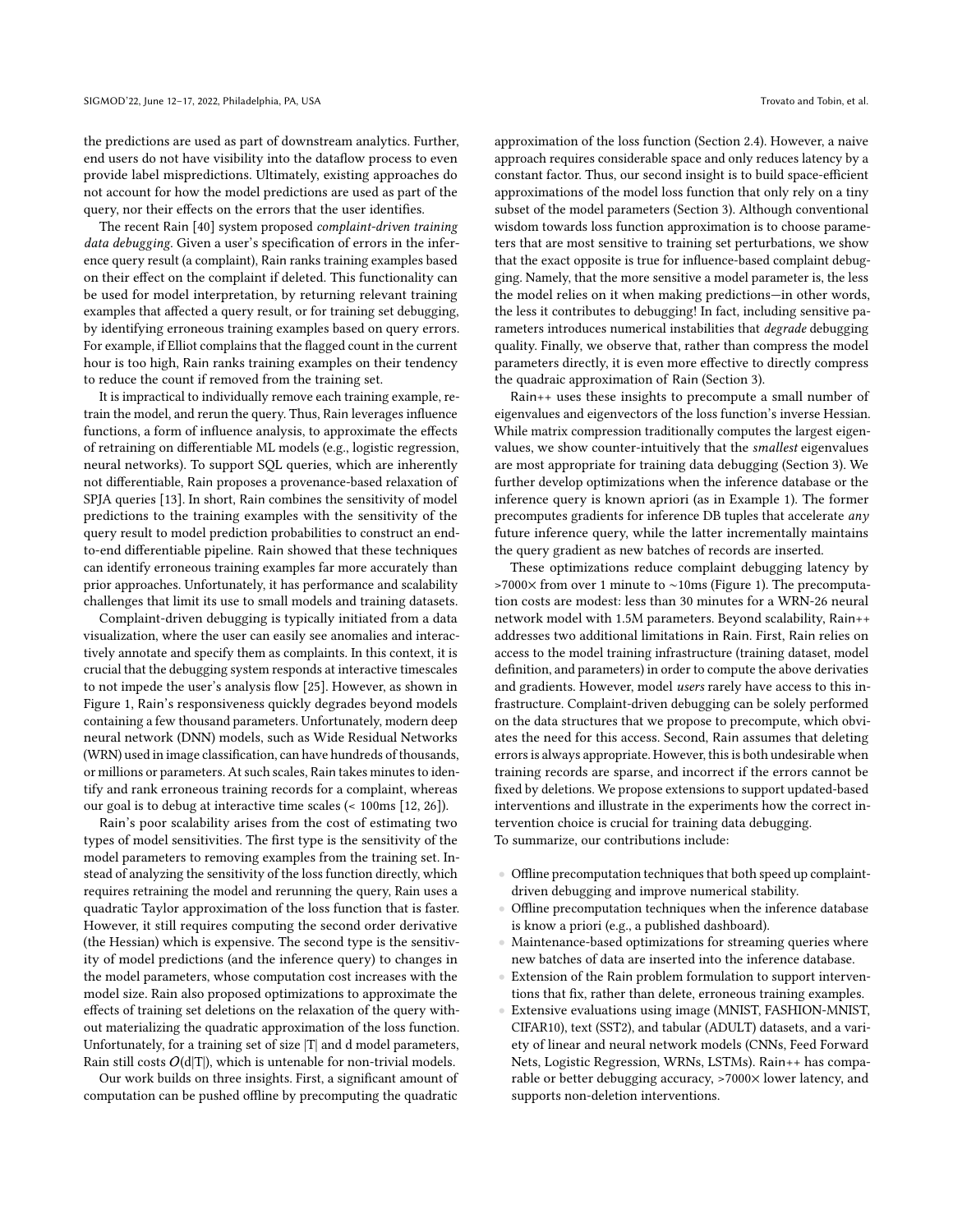• In-depth analysis of the conditions when complaint-based debugging can be expected to be effective. We find evidence that complaints based on queries whose outputs significantly incorrect are more likely to accurately identify training errors, which matches the settings when an end-user will identify and submit a complaint. Critically, we show that knowing how a model is used in the downstream application is critical to accurate and efficient data debugging. This is leveraged in other problem areas such as domain adaptation [\[47\]](#page-13-2) in the ML literature, but rarely applied in the data cleaning literature.

#### 2 BACKGROUND AND CHALLENGES

In this section we first present the debugging problem solved by the authors of [\[40\]](#page-12-0), then we describe how they use influence functions and query gradients to address it. We then highlight the performance bottlenecks addressed in the subsequent sections.

# 2.1 Problem Overview

An inference query Q is a Select-Project-Join-Aggregation (SPJA) query whose expressions may include model inference calls inside the SELECT, WHERE, GROUP BY clauses, or within inside aggregation functions (e.g., SUM, COUNT, and AVG). The model M has already been trained on a training set  $\mathcal T$ . Given the inference database  $D$ , the database where  $M$  is applied on for prediction,  $Q(D, \mathcal{T})$  executes the query over  $\mathcal{D}$ .

The user can complain about errors he or she observes by defining violated constraints over the the output of  $Q(D, \mathcal{T})$ . In Example [1,](#page-0-1) Elliot, seeing the number of flagged errors increase, can indicate that the aggregation count of the current hour should be lower than its current value. Rain supports many types of complaints like specifying that a tuple should not exist in  $Q(D, \mathcal{T})$  or that attribute of a tuple in the output, like our aggregation count in Example [1,](#page-0-1) should be higher, lower or equal to a target value. In all cases we can think of user complaints as boolean functions on the query output that return true if and only if the complaint is resolved. We will use  $C(Q(D, \mathcal{T}))$  to denote the boolean output of a complaint C for the output  $Q(D, \mathcal{T})$ .

Given a complaint C, Rain aims to help the user identify the smallest set of modifications to the training set  $\mathcal T$  so that the complaint on Q is resolved. Focusing on deletions of training examples, the authors of [\[40\]](#page-12-0) define the problem as follows.

<span id="page-2-1"></span>PROBLEM 1. (Complaint-driven Training Data Debugging) Given a training set  $T$ , a inference database  $D$  and a query  $Q$  and a complaint C, the goal is to identify the minimum set of training records such that if they were deleted, the complaint would be resolved:

$$
\min_{\Delta \subseteq \mathcal{T}} |\Delta| : C(Q(\mathcal{D}, \mathcal{T} - \Delta)) = True
$$

While Rain [\[40\]](#page-12-0) focused on deletions, Section [5.3](#page-6-0) extends the formulation to support a library of custom interventions (e.g., image denoising).

Rain proposed a heuristic solution to this generally intractable problem. Instead of returning a candidate set for deletion, Rain returns a ranked list of training examples of  $\mathcal T$ . Training examples at the top, if removed from  $\mathcal T$  one by one should push the output of Q towards satisfying C. In Example [1,](#page-0-1) Rain highly ranks training examples of M that most reduce the flagged count if removed from the training set.

Even this more tractable version of the problem remains prohibitive as it requires training  $|\mathcal{T}|$  models. To sidestep this, the authors of [\[40\]](#page-12-0) focus on differentiable models where tools from influence functions [\[21,](#page-12-11) [37\]](#page-12-17) allows one to approximate retraining. We will discuss next the fundamentals of these techniques. Our work on Rain++ operates on the same principles albeit with a different implementation as we shall see in Section [4.](#page-4-0)

# <span id="page-2-3"></span>2.2 Influence Functions

Given a differentiable model like a neural network, there is no closed form solution for the optimal parameters of the training loss functions and thus we cannot just incrementally update them in response to a deletion of a training example. The influence functions framework [\[37\]](#page-12-17) works around this limitation by constructing a surrogate loss function for which a closed form solution exists and then uses it to derive an approximate solution. In particular, quadratic functions h(θ) are useful surrogate functions because they have closed form solutions to compute the minimizers  $\vartheta_h^*$ 

<span id="page-2-0"></span>
$$
h(\vartheta) = a\vartheta^2 + b\vartheta + \gamma \qquad \vartheta_h^* = -\frac{b}{2a}.
$$

Modifications to h like adding a linear function  $g(\theta) = r\theta + s$  can be easily handled as well with an incremental formula

$$
\vartheta_{h+g}^* = \vartheta_h^* - \frac{g'(\vartheta_h^*)}{h''(\vartheta_h^*)} = \vartheta_h^* - \frac{r}{2a} = -\frac{b+r}{2a}.
$$
 (1)

Now let us turn to how we can reduce complex optimization problems to the easy cases above. Let  $z_i = (x_i, y_i)$  be the i-th training example of  $\mathcal T$ , composed of pair of a feature vector  $x_i$  and its corresponding label  $y_i$ . Let  $\ell(\vartheta, z)$  return the loss of a training example z for a model with parameters θ. We define our loss function and its minimizer

$$
L(\vartheta) = \sum_{i=1}^{|\mathcal{T}|} \ell(\vartheta, z_i) \qquad \vartheta^* = \underset{\vartheta}{\arg\min} \, L(\vartheta).
$$

Let us suppose that we want to estimate the effects of adding a training example  $z = (x, y)$ . We need to compute

$$
\vartheta_{\text{new}}^* = \underset{\vartheta}{\arg\min} \{L(\vartheta) + \ell(\vartheta, z)\}.
$$

The influence function framework reduces  $L(\theta)$  and  $\ell(\theta, z)$  to the quadratic surrogate function above by computing their Taylor series approximation

$$
L(\vartheta) \approx L(\vartheta^*) + \langle \nabla_{\vartheta} L(\vartheta^*), \vartheta - \vartheta^* \rangle + \frac{1}{2} (\vartheta - \vartheta^*)^T H_{\vartheta^*} (\vartheta - \vartheta^*)
$$
  

$$
\ell(\vartheta, z) \approx \ell(\vartheta^*, z) + \langle \nabla_{\vartheta} \ell(\vartheta^*, z), \vartheta - \vartheta^* \rangle
$$

where the Hessian matrix  $H_{\vartheta^*}$  is the second derivative of  $L(\vartheta)$ . Now applying the multivariate version of Equation [\(1\)](#page-2-0) we get

<span id="page-2-2"></span>
$$
\vartheta_{\text{new}}^* \approx \vartheta^* - H_{\vartheta^*}^{-1} \nabla_{\vartheta} \ell(\vartheta^*, z). \tag{2}
$$

For our setting we are not interested in  $\vartheta^*_\textrm{new}$  itself but in functions computed over its output predictions (such as the output of  $Q$  that the complaint is specified over). Rain reduces the complaints to a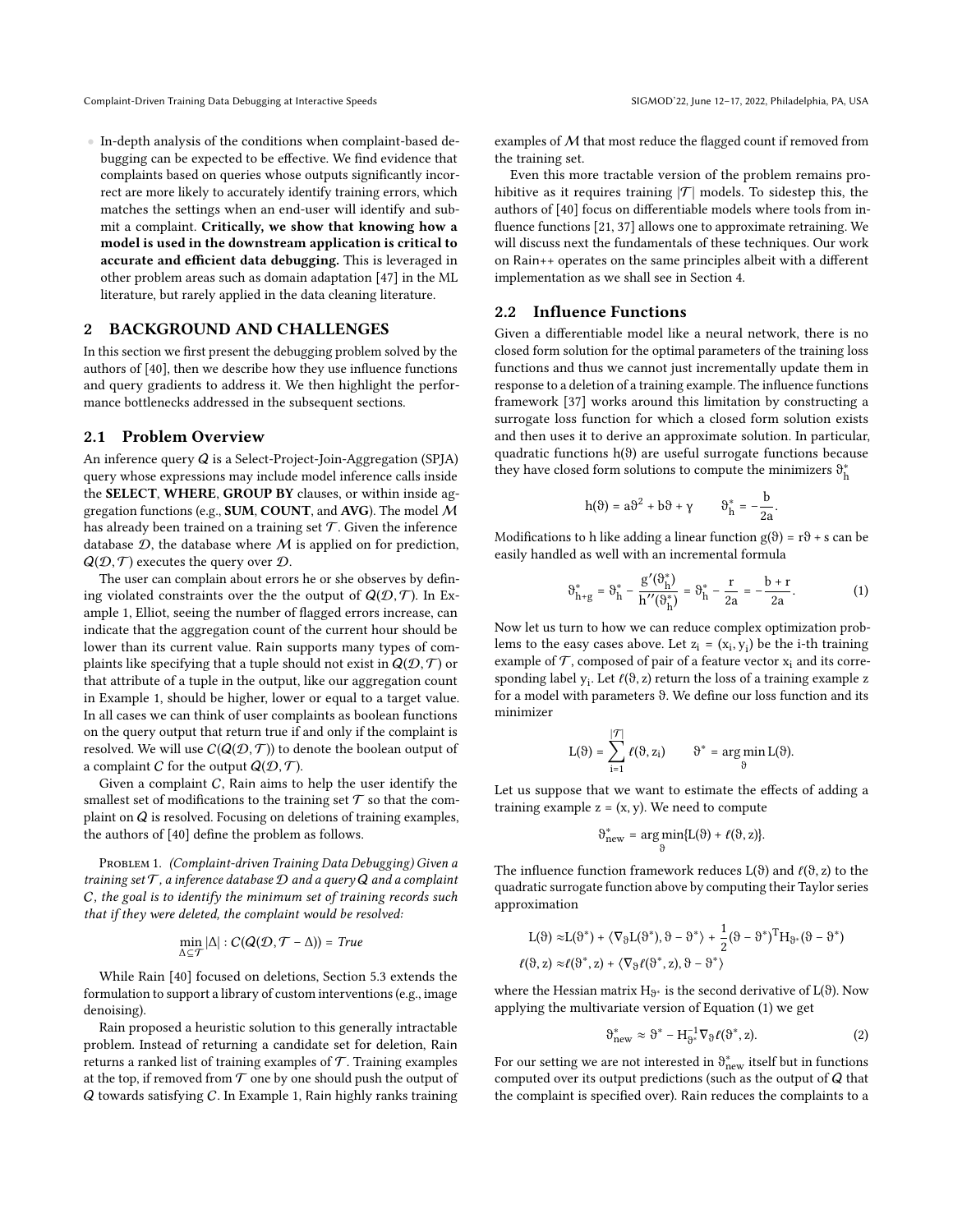differentiable function of the model parameters q(θ) by computing the first order Taylor approximation of q

<span id="page-3-2"></span>
$$
q(\vartheta_{\text{new}}^*) \approx q(\vartheta^*) - \nabla_{\vartheta} q(\vartheta^*) H_{\vartheta^*}^{-1} \nabla_{\vartheta} \ell(\vartheta^*, z). \tag{3}
$$

Naively evaluating the formula is still infeasible. Given a model with d parameters ( $\theta \in \mathbb{R}^d$ ), simply inverting the Hessian already takes  $O(\text{d}^3)$  time and  $O(\text{d}^2)$  space where  $\text{d}$  can be  $10^6$  or more for state of the art neural network architectures.

The good news is that even though we need to evaluate Equa-tion [\(3\)](#page-3-2) once for every training example intervention  $\ell(\vartheta^*, z)$ , we can share the computation of  $\nabla_{\theta} q(\theta^*) H_{\theta^*}^{-1}$  across all interventions. The problem thus boils down to solving a single system of linear equations over the unknown vector  $w \in \mathbb{R}^d$ 

<span id="page-3-3"></span>
$$
H_{\vartheta^*}w = \nabla_{\vartheta}q(\vartheta^*). \tag{4}
$$

Yet again, this linear system is still impractical to solve exactly. [\[21\]](#page-12-11) observes that approximately solving Equation [\(4\)](#page-3-3) amounts to find an approximate minimizer of the following function

$$
\mu(w)=w^TH_{\vartheta^*}w-\langle\nabla_\vartheta q(\vartheta^*),w\rangle.
$$

The benefit of this formulation is that  $\nabla_w \mu(w) = H_{\vartheta^*} w - \nabla_{\vartheta} q(\vartheta^*)$ can be easily computed without materializing  $\rm H_{\vartheta^*}.$  Automatic differentiation frameworks (e.g. Tensorflow) can compute  $\mathrm{H}_{\mathfrak{g}^*}$ w given a vector w in  $O(|\mathcal{T}|d)$  time. The Conjugate Gradient (CG) algorithm [\[18\]](#page-12-18) can then solve the problem exactly using d calls to  $\nabla_w \mu(w)$ . In practice [\[21\]](#page-12-11) finds that a constant number of evaluations yields an empirically sufficient approximation. Despite all these improvements we find in our experiments that this step remains the key bottleneck of the approach of [\[21\]](#page-12-11) and thus Rain, taking more than a minute for a 26 layer Wide Residual Network.

# 2.3 Query Gradients via Provenance

In this subsection we will outline how Rain translates the complaint C and query Q into a differentiable function  $q(\theta)$  of the model parameters as required by Equation [\(3\)](#page-3-2). Notice that this step is required because the inference query  $Q$  depends on the discrete, also known as hard, predictions of the model M which are not differentiable. Rain analyzes  $Q$  using provenance polynomials  $[2, 13]$  $[2, 13]$  $[2, 13]$ to construct a symbolic representation of the query results. Specifically for an aggregation result this analysis returns a formula that takes the model predictions as input and returns the aggregation result as output. For the case of Example [1,](#page-0-1) for a tuple i we denote  $S[i]$  the clothing type registered in table S,  $M(i)$  the model prediction and hour added(i) the hour added it was added. Then for the aggregation result for hour h the formula is

$$
\sum_{hour\_added(i)=h} \sum_{j \neq S[i]} \mathbb{1}_{\mathcal{M}(i)=j}.
$$

where 1 is the indicator function. Similar analyses can be performed for non aggregation results as well. Unfortunately this formula is still not differentiable because it still depends on the hard predictions. To side step this Rain replaces the hard predictions with the probabilities of each prediction in the inference data estimated by M, and replaces boolean operators (AND, OR and NOT) with continuous alternatives. Since the model now emits probabilities for all classes, rather than for the single predicted class, the differentiable function is over the space of all prediction probabilities

 $P(\vartheta) \in \mathbb{R}^{V \times R}$ , where V is the total number of model predictions and R is the number of model classes. This process transforms  $C$  to a differentiable function f of P(θ):

<span id="page-3-4"></span>
$$
C(Q(\mathcal{D}, \mathcal{T})) \to q(\vartheta) = f(P(\vartheta)). \tag{5}
$$

Revisiting Example [1,](#page-0-1) Elliot's potential complaint that the output for hour h should be smaller is translated to the complaint that the following differentiable function should have a smaller value

$$
q(\vartheta) = \sum_{hour\_added(i)=h} \sum_{j \neq S[i]} p_{ij}(\vartheta).
$$

#### <span id="page-3-0"></span>2.4 Limitations

To put the pieces together, Rain computes the relaxed provenance polynomial q(θ), and then uses conjugate gradients algorithm to estimate  $\nabla_{\vartheta} q(\vartheta) H_{\vartheta}^{-1}$ . The result is then multiplied with  $\nabla_{\vartheta} l(\vartheta, z)$  for every training record, to compute the ranking criteria.

The primary bottleneck is computing the first and second order model derivatives, especially when d is large, since they are needed when calculating  $\bar{\nabla}_{\vartheta} q(\vartheta^*)$ , the  $H_{\vartheta^*}$ w computations for the Conjugate Gradient algorithm, as well as  $\nabla_{\vartheta} l(\vartheta^*,z)$  for all training examples in  $\mathcal T$ . The resulting complexity of the algorithm, even if we ignore the calculation of  $\bar{\nabla}_{\vartheta} q(\vartheta^*)$ , is  $O(|\mathcal{T}|d)$ . Thus, Rain will not remain interactive when used for models with many parameters, or trained on large training sets.

Fundamentally, a complexity of  $O(|\mathcal{T}|d)$  should be expected for any solution to Problem [1](#page-2-1) – a solution must, at minimum, evaluate M over all training examples in order to return a ranking. To go beyond constant factor improvements over Rain, a significant portion of the computation workload needs to be made complaint independent, meaning it is independent of the user's query  $Q$  and can thus be pushed offline.

Unfortunately naively doing so ends up bringing constant factor improvements at best. Computing  $\mathrm{H}_{\mathfrak{d}^*}$  or its inverse offline would end up hurting Rain's performance: Even reading the Hessian or its inverse takes  $O(d^2)$  which is slower than  $O(|\mathcal{T}|d)$  for most state of the art neural net architectures. Another approach would be to calculate offline and store  $\mathrm{H}_{\vartheta^*}^{-1}\nabla_\vartheta \ell(\vartheta^*,z)$  for every training example z in  $T$ . While we avoid a significant amount of first and second order derivatives at online time, this amounts to only a constant factor improvement since the online complexity remains  $O(|\mathcal{T}|d)$ . On top of that, the offline cost can be prohibitive, requiring  $O(d|\mathcal{T}|^2)$ time and  $O(|\mathcal{T}|d)$  space. Clearly neither approach is practical.

# <span id="page-3-1"></span>3 INSIGHTS FROM OPTIMIZATION

The critical challenge in this paper is computing  $\mathrm{H}_{\vartheta^*}^{-1}\nabla_\vartheta \ell(\vartheta^*,z)$  for all z in  ${\mathcal T}$  using less than  $O(\mathrm{d} |{\mathcal T}|^2)$  time and  $O(\mathrm{d} |{\mathcal T}|)$  space. It is also unrealistic to solve one linear system at a time within interactive latencies, our goal is to compress  $\mathrm{H}_{9^*}^{-1}$  and quickly process each z.

Given a matrix operation  $A \cdot b$  where A is a square matrix, the predominant way to compress A is low rank factorization [\[8\]](#page-12-19). This keeps the top eigenvalues and eigenvectors of A, which captures the set of vectors b where  $A \cdot b$  most sensitive. This ensures that the accuracy along those sensitive directions will be high.

Despite these guarantees, low rank factorization is not appropriate due to interactions between A =  $H_{\vartheta^*}^{-1}$  and b =  $\nabla_{\vartheta} \ell(\vartheta^*, z)$  unique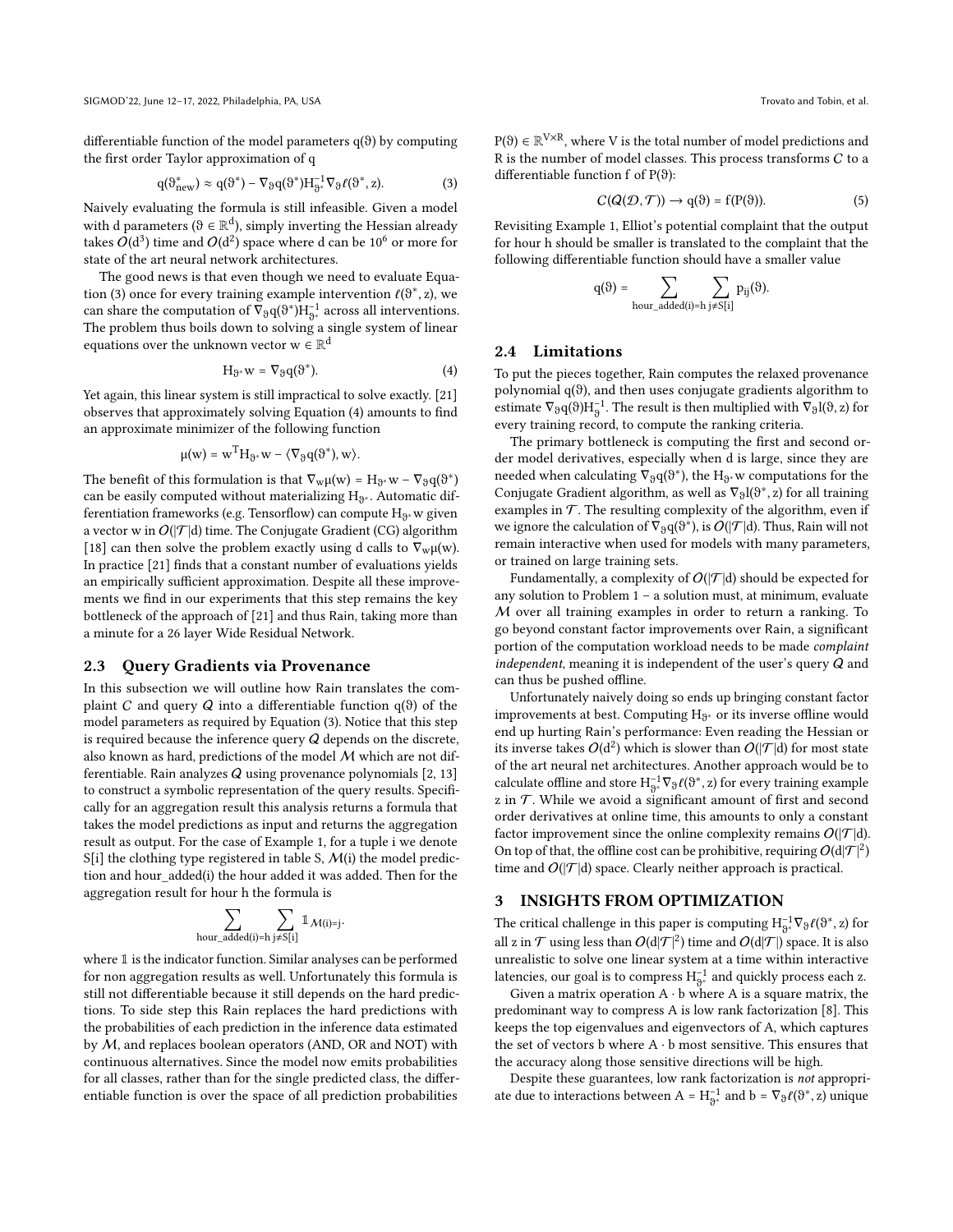to our problem. This section provides intuition for why Rain++ instead compresses  $\mathrm{H}_{9^*}^{-1}$  using its smallest eigenvalues and their eigenvectors.

First, the smallest eigenvalues are most accurate for representing the effects of training set changes on the model predictions. In fact, recent work in deep learning optimization suggests that state-ofthe-art neural networks training loss gradients are concentrated on the subspace spanned by the smallest eigenvectors of  $H_{\mathfrak{Z}^*}^{-1}$  [\[14\]](#page-12-20). We illustrate this using a simple example based on a linear regression model with four training examples. The features X and targets y of the model are the following

$$
X = \begin{bmatrix} x_1 \\ x_2 \\ x_3 \\ x_4 \end{bmatrix} = \begin{bmatrix} 1 & 0 \\ -1 & 0 \\ 0 & 10^{-3} \\ 0 & -10^{-3} \end{bmatrix} \quad y = \begin{bmatrix} y_1 \\ y_2 \\ y_3 \\ y_4 \end{bmatrix} = \begin{bmatrix} 1 \\ 3 \\ 1 \\ 3 \end{bmatrix}
$$

If  $\vartheta$  = ( $\vartheta_1$ ,  $\vartheta_2$ ) are the two feature weights of the model, then training the model amounts to minimizing the squared loss

$$
L(\vartheta) = \sum_{i=1}^{4} \ell(\vartheta, z_i) = \sum_{i=1}^{4} ((x_i, \vartheta) - y_i)^2
$$
  
=  $(\vartheta_1 - 1)^2 + (-\vartheta_1 - 3)^2 + (10^{-3}\vartheta_2 - 1)^2 + (-10^{-3}\vartheta_2 - 3)^2$   
=  $2\vartheta_1^2 + 4\vartheta_1 + 10 + 2 \cdot 10^{-6}\vartheta_2^2 + 4 \cdot 10^{-3}\vartheta_1 + 10$ 

The optimal parameters are  $\vartheta^* = (-1, -10^3)$ , and inverse Hessian is

$$
H_{\vartheta^*}^{-1}=\begin{bmatrix}\frac{\partial^2 L(\vartheta)}{\partial^2 \vartheta_1} & \frac{\partial^2 L(\vartheta)}{\partial \vartheta_1\partial \vartheta_2} \\ \frac{\partial^2 L(\vartheta)}{\partial \vartheta_2\partial \vartheta_1} & \frac{\partial^2 L(\vartheta)}{\partial^2 \vartheta_2}\end{bmatrix}^{-1}=\begin{bmatrix}4 & 0 \\ 0 & 4\cdot 10^{-6}\end{bmatrix}^{-1}=\frac{1}{4}\begin{bmatrix}1 & 0 \\ 0 & 10^6\end{bmatrix}.
$$

The top eigenvector of  $\mathrm{H}_{9^*}^{-1}$  is  $(0, 1)$  with eigenvalue  $0.25 \cdot 10^6$ . For training example  $z_i = (x_i, y_i)$ , its training gradient is  $\nabla_{\vartheta} \ell(\vartheta^*, z_i) =$  $2(\langle x_i, \vartheta^* \rangle - y_i)x_i$ . Thus for  $z_1$  and  $z_3$  we have

$$
\nabla_{\vartheta}\ell(\vartheta^*,z_1)=\begin{bmatrix}-4\\0\end{bmatrix}\quad \nabla_{\vartheta}\ell(\vartheta^*,z_3)=\begin{bmatrix}0\\-4\cdot10^{-3}\end{bmatrix}.
$$

Examples  $z_2$  and  $z_4$  have the same gradients as  $z_1$  and  $z_3$  albeit with opposite signs. Note that the gradients of all of these examples are concentrated around the inverse Hessian's bottom eigenvector (1, 0) direction, rather than the top eigenvector. Thus, multiplying the smallest eigenvalues of  $\mathrm{H}_{\mathfrak{I}^*}^{-1}$  with the loss gradients will more accurately approximate  $H_{\vartheta^*}^{-1} \nabla_{\vartheta} \ell(\vartheta^*, z)$ .

In general, it's a problem if model predictions rely heavily on model parameters that are overly sensitive to small training set changes, which are precisely captured by the directions of the largest eigenvectors of  $\mathrm{H}_{\vartheta^*}^{-1}$ .

Second, the largest eigenvalues greatly reduce, rather than improve, the accuracy of influence function approximations. Suppose we add a new training example  $z_5$  with  $x_5 = (0, 1)$  and  $y_5 = 1$ . The new loss term ( $\theta_2$  – 1)<sup>2</sup> in L( $\theta$ ) dominates all existing  $\theta_2$  terms. The new optimal parameters should be  $\approx$  (-1, 1), yet our approximation using Equation [\(2\)](#page-2-2) is wildly off

$$
\vartheta^*_{new} \approx \vartheta^* - H_{\vartheta^*}^{-1} \nabla_{\vartheta} \ell(\vartheta^*, z_5) \approx \begin{bmatrix} -1 \\ 5 \cdot 10^8 \end{bmatrix}.
$$

The reason is that influence functions employ a Taylor approximation that is accurate only in a small neighborhood of the original solution  $\vartheta^*$ . Sensitive parameters like  $\vartheta_2$  can change considerably

<span id="page-4-1"></span>

Figure 2: Caching the top-k Hessian eigenvalues for MNIST and CI-FAR10 (with  $K \approx 10$ ) is sufficient for influence functions.

when the training set is perturbed, and render the Taylor approximations highly inaccurate.

Third, accurately estimating the top eigenvalues themselves suffers from numerical stability issues. Modern NN architectures, such as computer vision models, are low rank, and 99.99% of the eigenvalues are near-zero [\[11\]](#page-12-21). Since the eigenvalues of the inverse Hessian are reciprocal to the ones of the Hessian, calculating the top eigenvalues of the inverse suffers from numerical stability issues.

Looking ahead: The above points highlight that large eigenvalues of the  ${\rm H}_{9^*}^{-1}$  should not be used for influence analysis, and that the smallest eigenvalues should instead be used. Further, Figure [2](#page-4-1) shows that 10-15 eigenvalues are sufficient to store for even millionparameter models. Surprisingly, in addition to its performance benefits, this also improves the approximation accuracy and robustness compared to computing and using the full inverse Hessian matrix.

# <span id="page-4-0"></span>4 OUR APPROACH

As we discussed in Section [3,](#page-3-1) Rain++ computes  $H_{\Theta^*}^{-1} \nabla_{\theta} \ell(\theta^*, z)$  for all z in T offline to accelerate the online evaluation of Equation [\(3\)](#page-3-2). The basis of our implementation is the approximation of  $\mathrm{H}_{\mathfrak{I}^*}^{-1}$  through the top eigenevectors of  $H_{\vartheta^*}$ . Let  $v_i$  and  $\lambda_i$  be the eigenvectors of  $\rm H_{\tiny \odot^*}$  in descending order. Rain++ computes only the top-k  $\rm v_i$  and  $\rm \lambda_i$ to replace  $\mathrm{H}_{\eth^*}$  in Equation [\(3\)](#page-3-2) with the following surrogate

$$
\tilde{H}_{\vartheta^*} \, = \, \sum_{i=1}^k \lambda_i v_i v_i^T.
$$

The matrix above would coincide with the exact Hessian for the choice of  $k = d$ . The crux of our implementation is to approximate the  $H_{\vartheta^*}^{-1}$   $\nabla_{\vartheta} \ell(\vartheta^*,z)$  while materializing as few of its intermediates of the computation as possible. Rain++ computes the top-k  $v_i$  and  $\lambda_i$ without first materializing the uncompressed  $H_{\vartheta^*}$  .  $H_{\vartheta^*}^{-1}\,\,\nabla_\vartheta \ell(\vartheta^*,z)$ is then computed directly in a compressed format without needing to materialize  $\nabla_{\vartheta} \ell(\vartheta^*,z)$  first. Further, we will remark on heuristics to estimate k – in our experiments, k is on the order of 10 or 15, as compared to the  $>10^6$  model parameters.

#### 4.1 The Lanczos Algorithm

Given  $\mathrm{H}_{\vartheta^*}$  , computing its top-k eigenvalues and eigenvectors would be a straightforward task using any linear algebra library. As we have noted before though, even computing the full Hessian would take  $O(|\mathcal{T}|d^2)$  time which in practice would be prohibitive.

The Lanczos Algorithm [\[23\]](#page-12-22) is a generalization of the CG algorithm that allows us to compute eigenvalues and eigenvectors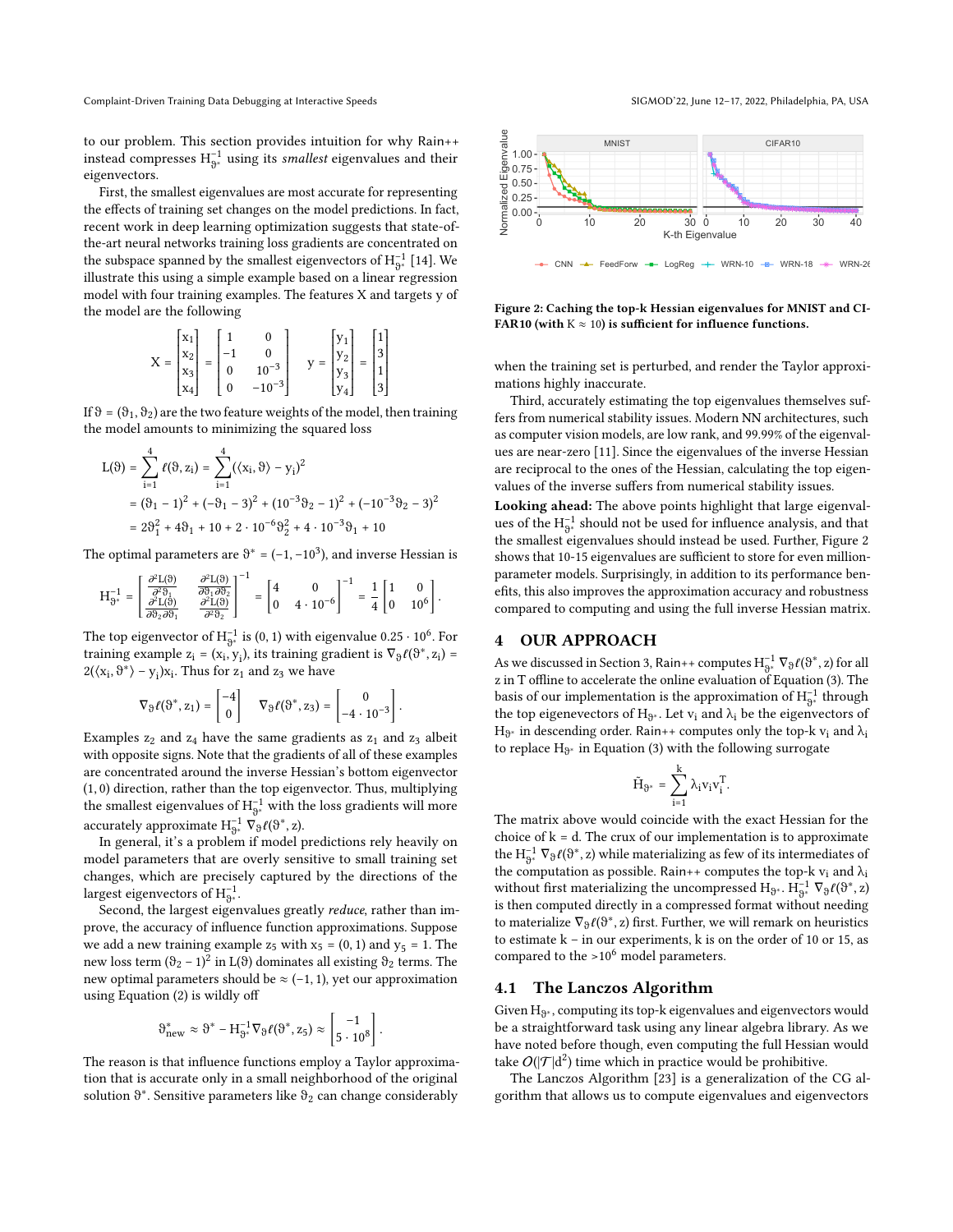of  $H_{\vartheta^*}$  without requiring access to  $H_{\vartheta^*}$  (recall that CG was used to simply compute  $\nabla_{\theta} q(\hat{\theta}^*) H_{\theta^*}^{-1}$ ). Similar to CG, the Lanczos Algorithm only requires access to an oracle that, given a v, computes H<sub>∂\*</sub>v. This again can be done using backpropogation in an autodifferentiation framework such as TensorFlow. For  $k \ll d$ ,  $|\mathcal{T}|$  as we discussed, the complexity of this algorithm is  $O(k|\mathcal{T}|d)$ .

#### <span id="page-5-2"></span>4.2 Gradient Compression

Replacing  $\mathrm{H}_{\vartheta^*}$  with  $\tilde{\mathrm{H}}_{\vartheta^*}$  in Equation [\(3\)](#page-3-2) we get

$$
q(\vartheta^*_{new}) \approx q(\vartheta^*) - \nabla_{\vartheta} q(\vartheta^*) \sum_{i=1}^k \frac{1}{\lambda_i} v_i v_i^T \nabla_{\vartheta} \ell(\vartheta^*, z).
$$

We can reorganize the expression using vector notation to highlight the opportunity to compress  $H_{\vartheta^*}^{-1} \nabla_{\vartheta} \ell(\vartheta^*, z)$ :

<span id="page-5-0"></span>
$$
q(\vartheta_{new}^*) \approx q(\vartheta^*) - \sum_{i=1}^k \langle \nabla_{\vartheta} q(\vartheta^*), v_i \rangle \frac{1}{\lambda_i} \langle v_i, \nabla_{\vartheta} \ell(\vartheta^*, z) \rangle.
$$
 (6)

The compressed version of  $\mathrm{H}_{\mathrm{S}^*}^{-1}\,\nabla_\vartheta \ell(\vartheta^*,z)$  that Rain++ stores is thus

$$
b_z \longleftarrow \left[ \frac{1}{\lambda_1} \langle v_1, \nabla_{\vartheta} \ell({\vartheta}^*, z) \rangle, \cdots, \frac{1}{\lambda_k} \langle v_k, \nabla_{\vartheta} \ell({\vartheta}^*, z) \rangle \right].
$$

Observe that  $b_z$  has size k much smaller than the uncompressed d.

Computing all the  $b_z$  gives rise to a time-space trade-off. Computing large batches of  $\nabla_{\vartheta} \ell(\vartheta^*,z)$  to leverage GPU parallelism requires large amounts of GPU memory, a limited resource. The situation is more dire compared to model training since we compute one d dimensional gradient for each training example in the batch and not one gradient for the whole batch as in stochastic gradient descent.

Rain++ computes the  $\langle v_i, \nabla_{\vartheta} \ell(\vartheta^*, z) \rangle$  directly without materializing  $\nabla_{\vartheta} \ell(\vartheta^*, z)$ . To reduce the number of variables during gradient computation, Rain++ views the calculation of each of the k projections as the derivative of a function of one scalar variable h

$$
\left\langle v_i, \nabla_\vartheta \ell(\vartheta^*,z) \right\rangle \, = \, \frac{\partial \ell(\vartheta^* + h v_i,z)}{\partial h}\bigg|_{h=0}.
$$

Backpropagation here ends up calculating  $\nabla_{\vartheta} \ell(\vartheta^*,z)$  and projecting it to vi which does not help. Forward mode differentiation [\[5\]](#page-12-23), available in frameworks like Tensorflow, can calculate  $\langle v_i, \nabla_\vartheta \ell(\vartheta^*,z)\rangle$ on the fly while evaluating  $\ell(\vartheta^*,z)$ . As a result  $\nabla_{\vartheta} \ell(\vartheta^*,z)$  is never materialized. The dramatic memory reduction allows for significantly larger batch sizes that more than make up the cost of the  $k \ll d$  passes needed, one for each  $v_i$ .

Storing the  $k$  vectors  $v_i$ , and  $b_z$  for each training example z, reduces space complexity from  $O(|\mathcal{T}|d)$  to  $O(kd + k|\mathcal{T}|)$ . Given  $\nabla_{\vartheta} q(\vartheta^*)$ , they also reduce the online computation of Equation [\(6\)](#page-5-0) for all training examples from  $O(|\mathcal{T}|d)$  in Rain to  $O(kd + k|\mathcal{T}|)$ . In our experiments, for a WRN-26 model of 1.5M parameters and 50K training examples, setting  $k = 20$  our technique reduces the cost by one order of magnitude. For this setting, our forward mode based gradient compression is 4 times faster than computing the uncompressed gradients with backpropagation.

#### <span id="page-5-4"></span>4.3 Choosing the number of eigenvalues

It is clear that the choosing the right number of eigenvalues k is critical for Rain++. Given that there is no uniform choice of k that works for all datasets, it is important to design heuristics to identify an appropriate setting. Prior work [\[14\]](#page-12-20) already suggests that for many deep learning architectures the number of dominant eigenvalues of the Hessian is a small multiple of the number of classes of the classification task at hand. To refine this rough estimate, we need to determine the location of the last dominant eigenvalue. As we can see in Figure [2,](#page-4-1) at the beginning of the spectrum of the Hessian eigenvalues decrease rapidly with  $\lambda_{i+1}/\lambda_i$  being significantly lower than one. This behaviour continuous until we reach an inflection point after which the drop-off stops and  $\lambda_{i+1}/\lambda_i$  spikes to a value close to one. Our heuristic chooses initializes k to the number of classes, which is 10 for the case of Figure [2](#page-4-1) and then scans the spectrum to identify the first inflection point. In our experiments, we observe that the chosen k consistently achieves performance that is close to the optimal choice.

#### <span id="page-5-5"></span>5 OPTIMIZATIONS AND EXTENSIONS

The previous sections focused on pushing the computations of first and second order derivatives of  $M$  over the training set offline. In our discussions we have ignored the cost of computing  $\nabla_{\vartheta} q(\vartheta^*)$ which can become the new bottleneck given our optimizations. In this section we discuss two optimizations to address this.

### <span id="page-5-6"></span>5.1 Known inference database

One of the key cases where Rain++ can accelerate the computation of  $\nabla_{\vartheta} q(\vartheta^*)$  is when the inference database  ${\mathcal{D}}$  is known offline. As we saw in Equation [\(5\)](#page-3-4), Rain relaxes the complaints  $C$  in differentiable functions q that operate on top of the  $V \times R$  matrix of prediction probabilities P(θ) of each inference of M over D. An element  $p_{ii}$ (θ) of  $P(\theta)$  corresponds to the probability of class j assigned to the i-th inference example of D. Using the multi-variate chain rule on the equality of Equation [\(5\)](#page-3-4) we get

<span id="page-5-1"></span>
$$
\nabla_{\vartheta} q(\vartheta^*) = \sum_{i=1}^{V} \sum_{j=1}^{S} \frac{\partial f(P(\vartheta^*))}{\partial p_{ij}} \nabla_{\vartheta} p_{ij}(\vartheta^*).
$$
 (7)

Equation [\(7\)](#page-5-1) decomposes the sensitivity of the relaxed complaint q in two distinct factors. The first one is the sensitivity of q to the changes of the probabilities in P( $\vartheta$ ) expressed by  $\partial f(P(\vartheta^*))/\partial p_{ij}$ . The second is the sensitivity of the prediction probabilities to model parameter changes  $\nabla_{\vartheta} p_{ij}(\vartheta^*)$ . Equation [\(7\)](#page-5-1) also shows that despite the fact that there is an infinite number of potential complaints, all complaint gradients can be expressed as a linear combination of a finite base of the VR gradients  $\nabla_{\vartheta} p_{ij}(\vartheta^*)$ .

This gives a concrete approach towards accelerating the computation of  $\nabla_{\vartheta} q(\vartheta^*)$ . We can compute offline all the VR gradients  $\nabla_{\vartheta} \mathrm{p}_{\mathrm{ij}}(\vartheta^*)$  as well as the matrix  $\mathrm{P}(\vartheta^*)$ . During the online computation, we can construct the function f that corresponds to the user's complaint. Since  $\partial f(P(\vartheta^*))/\partial p_{ij}$  depends only on  $P(\vartheta^*)$  and the complaint and  $\nabla_{\vartheta} \mathrm{p}_{\mathrm{ij}}(\vartheta^*)$  is already computed, we can compute  $\nabla_{\vartheta}\mathrm{q}(\vartheta^*)$ without requiring any additional model inference or derivative.

Unfortunately it is prohibitive to store  $\nabla_{\vartheta} p_{ij}(\vartheta^*)$  for large models as it takes  $O(VRd)$  space. However the computation of Equation [\(6\)](#page-5-0) requires only the k projections  $\langle \nabla_{\vartheta} q(\vartheta^*) , v_i \rangle$ . Applying this projection to Equation [\(7\)](#page-5-1) we get

<span id="page-5-3"></span>
$$
\langle \nabla_{\vartheta} q(\vartheta^*), v_i \rangle = \sum_{i=1}^V \sum_{j=1}^S \frac{\partial f(P(\vartheta^*))}{\partial p_{ij}} \langle \nabla_{\vartheta} p_{ij}(\vartheta^*), v_i \rangle.
$$
 (8)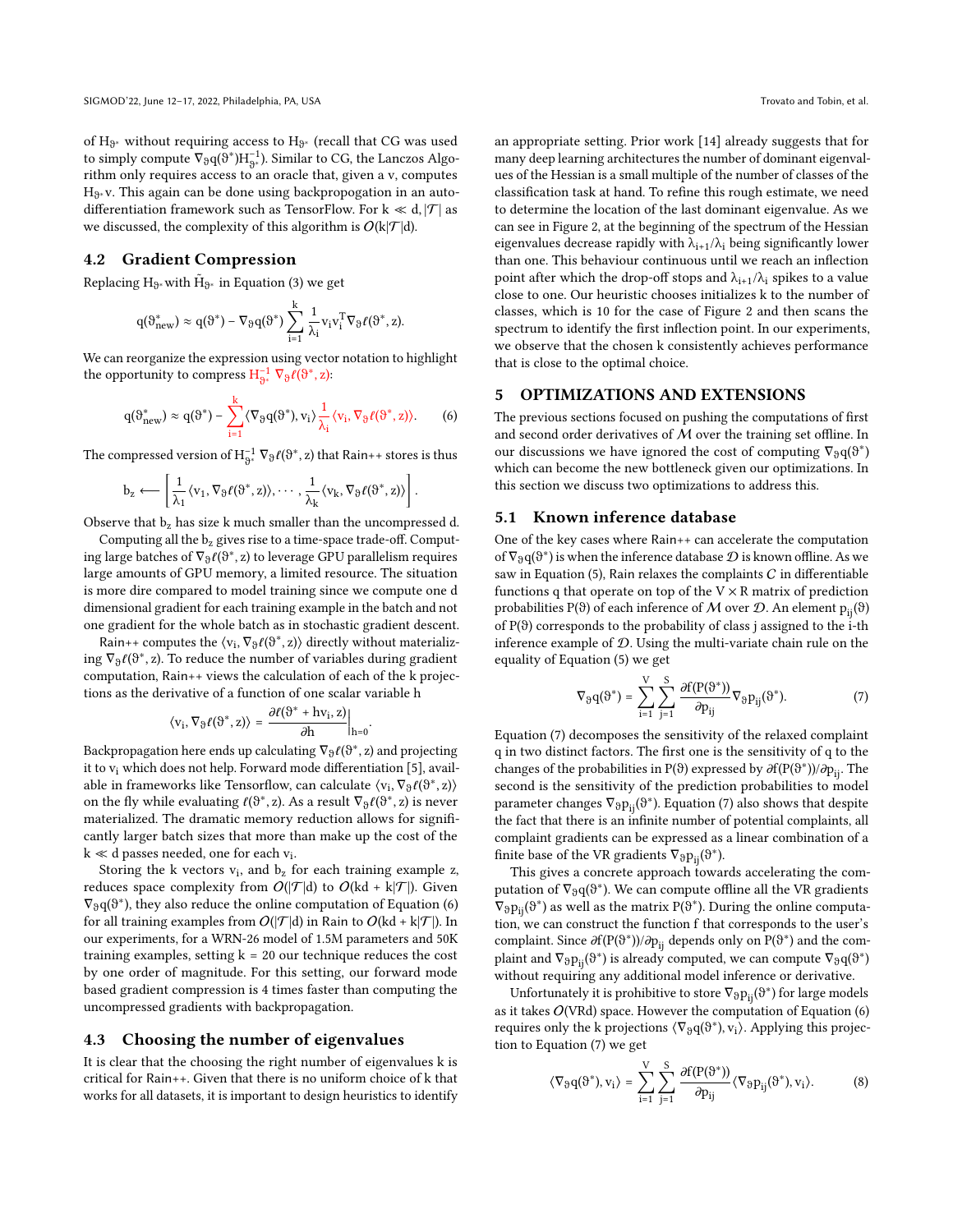Thus storing only  $\langle \nabla_{\vartheta} p_{ij}(\vartheta^*) , v_i \rangle$  is sufficient, reducing space to  $O(VRk)$ . The eigenvectors  $v_i$  are also no longer required for the online computation so only  $O(VRk + k|\mathcal{T}|)$  space is needed which is independent of d. This applies to the online time complexity as well where given  $\partial f(P(\vartheta^*))/\partial p_{ij}$ , we only require  $O(\operatorname{VRk} + \mathbf{k}|\mathcal{T}|).$ In Figure [7](#page-9-0) we show that this optimization can reduce the cost of computing  $\nabla_{\vartheta} q(\vartheta^*)$  by three orders of magnitude. For WRN-26 model of 1.5M parameters and  $V = 10K$ ,  $R = 10$  and  $k = 20$ using forward mode gradient compression is 12 times faster than just calculating the gradients with backpropagation. The increased speed up compared to Section [4.2](#page-5-2) is because for each example i backpropation does a single forward pass to compute all class probabilities  $p_{ij}(\vartheta^*)$  but needs to do one backward pass for each class to compute all  $\nabla_{\vartheta} p_{ij}(\vartheta^*)$ . In contrast, forward mode calculates  $\langle \nabla_{\vartheta} p_{ij}(\vartheta^*) , v_i \rangle$  for all j in a single forward pass.

#### 5.2 Streaming queries

In Section [1,](#page-0-2) we discussed another important setting where interactive response times are critical, the case where there is an incoming stream of inference examples. Although Equation [\(8\)](#page-5-3) is in theory always applicable, as the stream increases in size, computing the projections of  $\nabla_{\vartheta} q(\vartheta^*)$  from scratch becomes increasingly more costly. In this section we will discuss how we can incrementally update  $\nabla_{\vartheta} q(\vartheta^*)$  for complaints over streaming queries.

For simplicity, we focus on a streaming aggregation query Q. Let us assume that we start with an inference database  ${\mathcal D}$  and after a single tuple insert we get a database  $\mathcal{D}'$ . Since SPJA queries are incrementally maintainable, we know that there is a query  $\Delta Q$ , a delta query as it is usually called, that efficiently computes the difference in the value of Q

$$
\Delta Q = Q(\mathcal{D}'_{\mathcal{M}}) - Q(\mathcal{D}_{\mathcal{M}}).
$$

ΔQ is itself an SPJA query that Rain can analyze and relax just like it would do for the original query  $Q$ . Let  $h(\vartheta)$  be the relaxation of  $Q(\mathcal{D}_\mathcal{M})$ ,  $\Delta h(\vartheta)$  be the relaxation of  $\Delta Q$  and  $h'(\vartheta)$  be the relaxation of  $Q(\mathcal{D}_\mathcal{M}^\prime)$ . The relaxation of Rain preserves addition so we have

$$
\nabla_\vartheta h'(\vartheta^*) = \nabla_\vartheta h(\vartheta^*) + \nabla_\vartheta \Delta h(\vartheta^*).
$$

Given  $\nabla_{\vartheta} h'(\vartheta^*)$  and  $h'(\vartheta^*)$ , which we can compute by a similar addition rule, we can compute any complaint gradient on top of  $Q(\mathcal{D}_{\mathcal{M}}^{\prime})$  via the chain rule. Thus to the extent that  $\Delta Q$  depends only on a small number of model inferences, we can incrementally compute the complaint gradient  $\nabla_{\vartheta} q(\vartheta^*)$  efficiently. As a canonical example, in Figure [8](#page-9-1) we will study the case of streaming class frequency counts. For this case, the update cost depends on the only on the size of the incremental update which allows Rain++ to scale to very large databases D.

#### <span id="page-6-0"></span>5.3 Non-Deletion Interventions

The above discussion is focused on the context where query complaints (and the model mispredictions) can be fixed by deleting corrupted training examples. However, there may be other valid interventions. For instance, the user may wish to apply a low-pass filter to fix images with random or salt-and-pepper noise, or to set erroneous numerical attributes to a default or median value. In addition, when the set of relevant training records is limited (e.g., there are few examples for a given class), deleting the corrupted

.

records is undesirable as it reduces the effective number of samples that are available for training.

We now describe a simple extension to the problem formulation to support interventions that update a training example z to z'. Such interventions can change the features, the label, or both. We can model this as deleting z and adding z′

$$
\vartheta_{\text{new}}^* = \underset{\vartheta}{\arg\min} \{ L(\vartheta) - \ell(\vartheta, z) + \ell(\vartheta, z') \}
$$

Following the similar derivation steps as in Section [2.2](#page-2-3) produces the following approximation

$$
q(\vartheta_{new}^*) \approx q(\vartheta^*) - \nabla_{\vartheta} q(\vartheta^*) H_{\vartheta^*}^{-1} \left( \nabla_{\vartheta} \ell(\vartheta^*, z) - \nabla_{\vartheta} \ell(\vartheta^*, z') \right)
$$

Thus, Rain can use the optimizations described in this paper to approximate the effects of any per-record intervention, and rank them based on how well they address the query complaint. In our experiments, we show the importance of corruption-relevant interventions on query complaints. We implement this by precomputing the interventions on all training records, along with their corresponding offline data structures. We leave policy decisions, such as how to choose interventions to consider, as well as techniques that avoid applying and materializing all possible interventions, to future work.

# 6 EXPERIMENTS

Our experiments seek to understand how the number of materialized eigenvalues affects Rain++'s debugging quality, offline, and online runtimes. Our comparisons against the baseline Rain system finds that Rain++ maintains or improves debugging quality and reduces online runtimes by orders of magnitude, while required modest amounts of offline precomputation times. We further study the characteristics of complaints, as well as types of intervention, that affect debugging quality.

# 6.1 Experimental Settings

The optimal number of eigenvectors k depends on the hessian's spectral properties, which varies based on datasets, tasks and model architectures. Thus we vary these three dimensions.

6.1.1 Datasets & Models. Scalability becomes a major factor as the number of model parameters increases. Thus we focus on settings that use deep neural networks (DNNs). We use 3 object classification image datasets, and a sentiment analysis NLP dataset. We also use a tabular dataset to show that Rain++ is competitive even on models with fewer parameters that are not overparameterized.

- MNIST [\[24\]](#page-12-24) contains 70k gray scale 28×28 pixel images of handwritten digits 0-9. 60k are used for training and 10k for testing. The model classifies each image with the depicted diget. We traied three models: a logistic regression model with 7850 parameters, a two layer feed-forward network with 1.8M parameters, and a three layer CNN with 1.2M parameters.
- Fashion-MNIST [\[43\]](#page-12-25) is a harder version of MNIST. It has the same number of image dimensions, but the images are of clothing from 10 clothing classes. We use the same models as MNIST.
- CIFAR-10 [\[22\]](#page-12-26) contains 60k 32×32 color images of 10 different object classes; 50k are used for training. For this classification task, we use three Wide Residual Network (WRN) models [\[45\]](#page-13-3) with 10,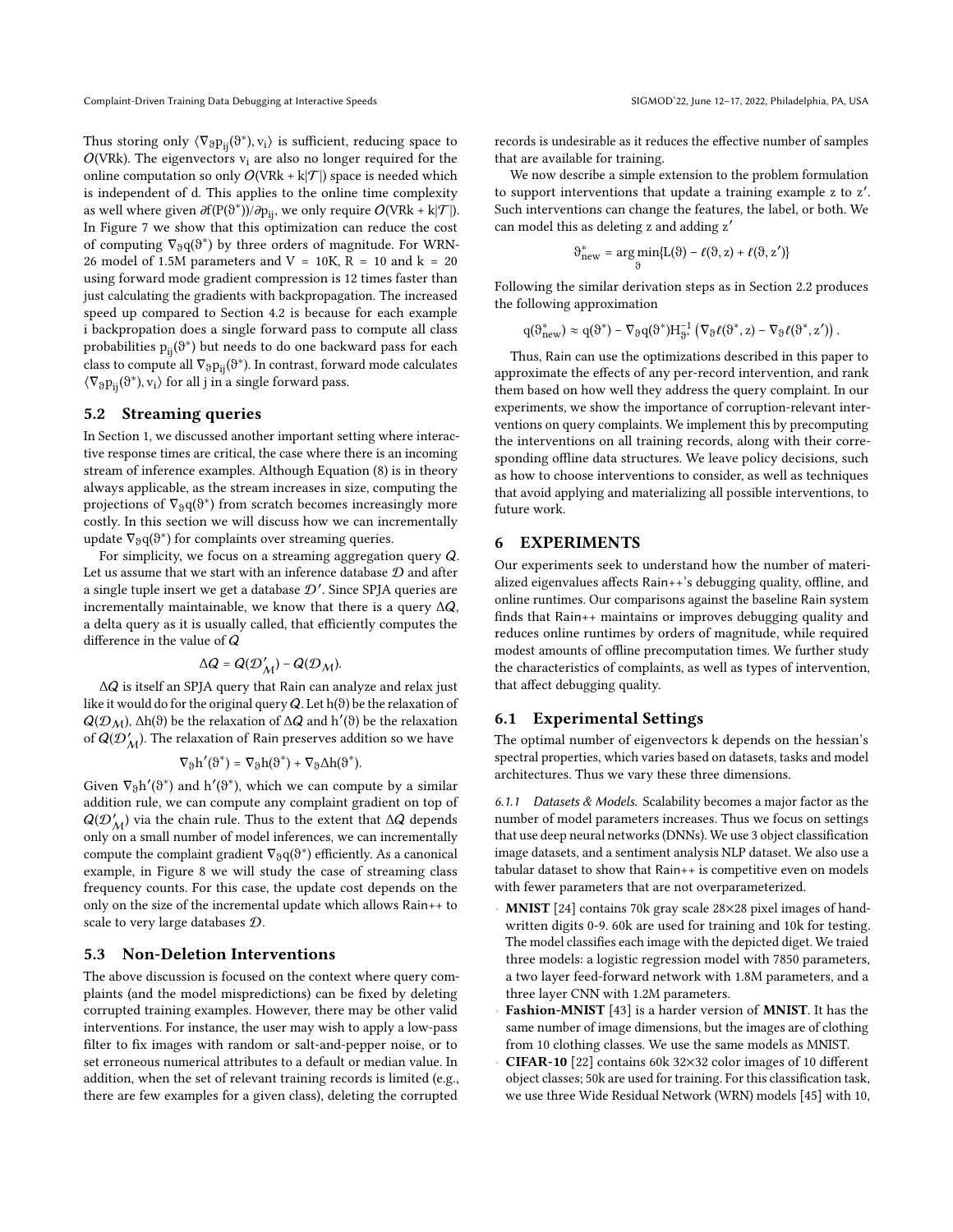18 and 26 layers (390K, 778K and 1.55M parameters respectively). This is a harder task than MNIST and Fashion-MNIST.

- SST-2 [\[32\]](#page-12-27), or the Stanford Sentiment Treebank v2, is a binary sentiment analysis dataset. The training set contains 67349 sentence fragments labelled as positive or negative sentiment. For this binary classification task, we use a LSTM based classifier with 3.4M parameters.
- ADULT [\[7\]](#page-12-28) is a tabular dataset that predicts whether a person makes more or less than 50K\$ per year, given their census information. DNNs often fail to offer competitive performance on tabular datasets as compared to simpler alternatives like linear models or decision trees [\[29\]](#page-12-29). We thus use a logistic regression classifier with 50 parameters.

6.1.2 Training Set Errors. Training examples can have errors in the features, labels, or both; the errors can be random or systematic over the training set. We generate systematic corruptions by choosing a subset of the training set that satisfies a feature or label-based predicate, and adding errors to a random subset of those examples. Random corruptions are uniformly distributed in the dataset. Table [2](#page-7-0) and Table [3](#page-7-1) summarize the corruption and rates we use for label and feature-based corruptions.

- Class-conditional Label Error chooses a class from the training set, and flips a percentage (the corruption rate) of those labels to another class. For example, we flip 40% of MNIST '1' labels to '7' ultimately corrupts 4% of the total training set. We vary the corruption rates in 10% increments.
- Feature Noise adds Salt & Pepper and gaussian blur to a random or systematic subset of the image training examples. Salt & Pepper randomly sets 30% of the image pixels to either 0 or 1 with equal probability. Gaussian blur convolves the image using a Gaussian kernel of  $\sigma$  = 2px, resulting in a blurred image. Systematic corruption is done by corrupting a subset of examples from one class.

Note that the random corruption rates are over the full training set, whereas class-conditional rates are with respect to the subset of the training set with the corrupted label value. We also use Salt & Pepper noise to evaluate non-deletion interventions in Section [6.9](#page-11-2)

6.1.3 Complaints. We evaluate complaints over three types of aggregation queries shown in Table [1.](#page-7-2) The complaint specifies that the aggregation output is either too high or too low, depending on its value as compared to the ground truth.

6.1.4 Measures. We evaluate debugging quality by considering the precision and recall of each ranked training point. Following Rain [\[40\]](#page-12-0), we summarize the quality of the top-k results using  $AUC_R$ . Let  $r_i$  be the percentage of correctly identified corrupted training examples in the top-i ranked points.  $AUC_R$  computes the average  $\mathbf{r}_i$  up to the true number of corruptions N, i.e.  $\frac{1}{N} \sum_{i=1}^{N} \mathbf{r}_i$ . The result is divided by its maximum value to derive a normalized score in [0, 1]. We also evaluate offline and online runtimes.

6.1.5 Implementation. Rain and Rain++ are implemented in JAX [\[20\]](#page-12-30), an automatic differentiation framework on top of XLA [\[35\]](#page-12-31). All experiments are run on a Google Cloud n1-standard-8 machine with one NVIDIA V100 GPU. Runtimes assume that the all code required for the GPU acceleration is precompiled. This is possible

- <span id="page-7-2"></span> $Q_1$ SELECT COUNT(\*) FROM LEFT L, RIGHT R WHERE predict(L) = predict(R)
- $O<sub>2</sub>$ SELECT COUNT(\*) FROM D WHERE predict(\*)= {class}
- $Q_3$ SELECT AVG(predict(\*)) FROM D

Table 1: Summary of query templates used in the experiments.

<span id="page-7-0"></span>

|                                        | Dataset Corruption                        | Rate        |  |  |  |
|----------------------------------------|-------------------------------------------|-------------|--|--|--|
| MNIST $1 \rightarrow 7$                |                                           | $10 - 40\%$ |  |  |  |
| Fashion-MNIST                          | $pants \rightarrow sneakers$              | $10 - 40\%$ |  |  |  |
| CIFAR-10                               | automobile $\rightarrow$ horse            | $10 - 40\%$ |  |  |  |
| SST <sub>2</sub>                       | $negative \rightarrow positive$           | $10 - 40\%$ |  |  |  |
|                                        | ADULT $\leq 50k\$ $\rightarrow \geq 50k\$ | $10 - 40\%$ |  |  |  |
| Table 2: Summary of label corruptions. |                                           |             |  |  |  |

<span id="page-7-1"></span>

| <b>Type</b>                 | <b>Affected Classes</b>    | Rate         |
|-----------------------------|----------------------------|--------------|
| Gauss. Blur ( $\sigma$ = 2) | 1 (MNIST), pants (Fashion) | $10 - 100\%$ |
| Salt & Pepper $(30\%)$      | auto (CIFAR)               | $70 - 100\%$ |
| Gauss. Blur ( $\sigma$ = 2) | All classes                | $10 - 40\%$  |
| Salt & Pepper (30%)         |                            |              |

Table 3: Summary of feature corruptions to image datasets.

<span id="page-7-3"></span>

Figure 3:  $Q_1$  AUC<sub>R</sub> varying the number of CG iterations and eigenvectors for corruption rates 0.1-0.4.

for the gradients needed for hessian vector products, gradients for each training example, and for streaming queries, because they are known in advance. In general however, query gradients depend on the user complaint and add additional overhead (8sec on unoptimized code)—deeper integration between Rain++ and NN compilers like XLA to reduce this overhead is promising for future work.

#### 6.2 Effects of small eigenvalues

Our first experiments illustrate how small eigenvalues of  $\mathrm{H}_{\vartheta^*}$  degrade complaint-based influence analysis.

We use the join-count query  $Q_1$  on MNIST, where digits  $0 - 4$ (LEFT) are joined with digits 5 – 9 (RIGHT). The ground truth query should return 0. We evaluate Logistic Regression and CNN models over class conditional label noise. The compaint specifies that the output should be lower.

Figure [3](#page-7-3) shows how the number of CG iterations (for Rain, solid lines) and eigenvalues (for Rain++, dashed lines) affect debugging quality; line colors depict corruption rate. Since the debugging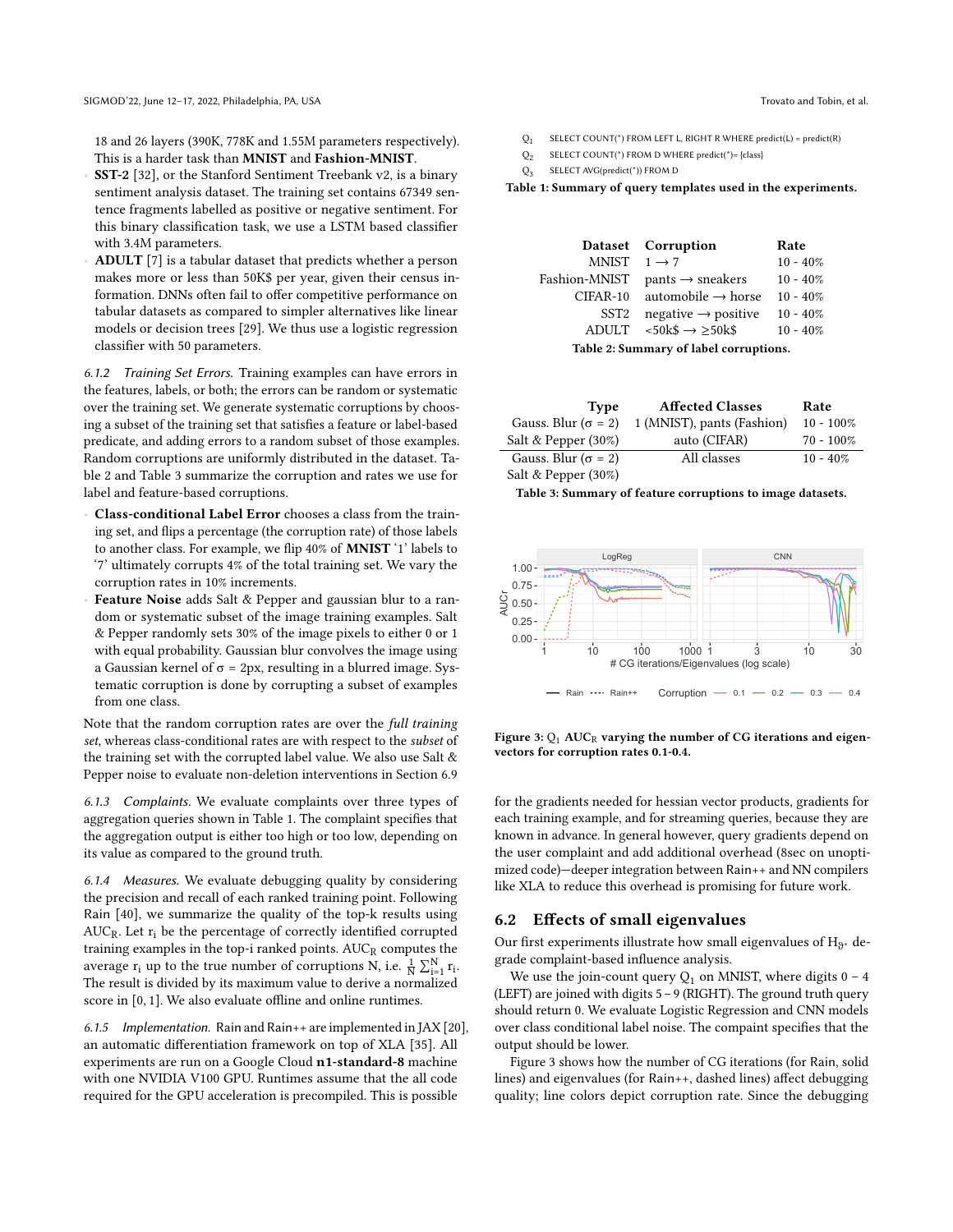Complaint-Driven Training Data Debugging at Interactive Speeds SIGMOD'22, June 12-17, 2022, Philadelphia, PA, USA

<span id="page-8-0"></span>

Figure 4: Peak  $AUC_R$  Rain vs Rain++

quality quickly reaches a peak  $AUC_R$  (nearly 1 in all cases) we plot the x-axis in log scale.

The location of the peak matches the eigenvalue spectra in Figure [2\(](#page-4-1)left), where the normalized eigenvalues with respect to the maximum eigenvalue is near-zero after 10 eigenvalues. Rain converges to its peak more quickly because CG solves for any orthogonal vectors to minimize the objective function, whereas Lanczos used in Rain++ is restricted to eigenvectors of the Hessian. Increasing the number of iterations/eigenvalues beyond the peak ultimately degrades  $AUC_R$  due to numerical instability, as small eigenvalues dominate the gradient analysis. As the number of iterations/eigenvalues converges to the total number of model parameters d, we expect both approaches to be equivalent.

Non-convex models such as the CNN are typically trained to reach an approximate local minima because it is faster to compute and reduces the risk of overfitting. As a result, the Hessian can potentially have small negative eigenvalues whose eigenvectors correspond to directions that increase the loss. This is why Rain's  $AUC_R$  fluctuates widely beyond the peak. In contrast, Rain++ uses positive eigenvalues, and does not suffer from this instability.

Takeaway: Small and negative eigenvalues of the Hessian degrade  $AUC_R$ . Rain++ avoids these issues by only using the top  $k$  eigenvalues.

#### <span id="page-8-2"></span>6.3 Baseline Comparison: Debugging Quality

Figure [4](#page-8-0) compares the peak  $AUC_R$  for Rain and Rain++ across all models, image datasets, corruptions and their rates, and queries  $Q_1$ and  $Q_2$ . For  $Q_1$ , the join condition is over two disjoint subsets of the inference dataset, so the aggregation is expected to be 0. For  $\mathrm{Q}_2,$ we filter on '0' digit, pants, and automobiles for the three datasets. We vary the number of CG iterations/eigenvalues and report peak  $AUC_R$ . Each point compares the peak  $AUC_R$  for both approaches.

The vast majority of points are near the gray  $y = x$  line, and shows that the debugging qualities are comparable. Additionally, the peak  $AUC_R$  for both approaches is interspersed across [0, 1] indicating that not all complaints are effective for all settings. We study the conditions when a complaint can be expected to be effective for debugging in Section [6.8.](#page-9-2)

Takeaway: Rain and Rain++ report comparable peak  $AUC_R$ .

#### 6.4 Number of eigenvalues

How does the number of eigenvalues affect  $AUC_R$ , and how closely does our heuristic for picking k in Section [4.3](#page-5-4) get to the peak AUCR? Figure [5](#page-8-1) focuses on Rain++ and studies how  $AUC_R$  varies with the number of eigenvalues. We report the percentage of the peak  $AUC_R$ , averaged over all corruptions and queries  $\mathrm{Q}_1$  and  $\mathrm{Q}_2.$  We exclude

<span id="page-8-1"></span>

Figure 5: Percentage of peak  $AUC_R$  for varying eigenvalues, averaged over all corruption types and rates.

results when Rain++ is ineffective (peak  $AUC_R \leq 0.1$ ) but the results do not change if they are included; for SST2, we report results for  $Q_2$  and for the **ADULT** on  $Q_3$ .

Across different models for each dataset, the best choice for k does not change significantly. Furthermore, our heuristic for choosing k would select 10, 13, 2 and 6 for the four datasets, which are near optimal. Interestingly, even though the LSTM model for SST2 has the most parameters (3.4M), only two eigenvalues are needed for complaint-based debugging.

Takeaway: Number of eigenvalues for peak AUCR is empirically robust to model size for the same dataset, and is close to the number of classes.

### 6.5 Baseline Comparison: Online Runtime

Figure [6](#page-9-3) reports the end-to-end online runtimes to compute influence scores for all training examples in the MNIST and CIFAR10 datasets, for a  $Q_1$  complaint. We run Rain, and run Rain++ without the query-gradient optimizations in Section [5.](#page-5-5) We use a single corruption setting, since it does not affect runtime performance.

Rain++ reduces runtimes by over an order of magnitude even when compared to a single CG iteration. Interestingly, runtimes for CIFAR-10 are longer than for MNIST despite fewer model parameters. CNNs and WRNs reuse the parameters for many operations in their convolutional layers and thus their gradient computations is more costly. Further, sequential layer operations in deeper models like WRNs are more expensive because they are not parallelizable.

In this section we will compare the online time required by Rain and Rain++ to return the scores for all training set interventions given a complaint on the query output . This includes computing  $\bar{\nabla}_{\vartheta}\mathbf{q}(\vartheta^*)$  and using it as a part of the influence calculations for Rain and Rain++. Here we will focus on the performance improvements of Rain++ without the use of the optimizations of Section [5.](#page-5-5)

Table [4](#page-9-4) breaks down the runtimes into individual steps. Computing  $\nabla_{\vartheta} q(\vartheta^*)$  is common to both approaches, however Rain must also computer CG, multiply  $\nabla_{\vartheta} q(\vartheta^*) H_{\vartheta^*}^{-1}$  with each  $\nabla_{\vartheta} \ell(\vartheta^*, z)$  to compute each training example's score (Rain score). We report Rain end-to-end time for 2 CG iterations for MNIST and 4 iterations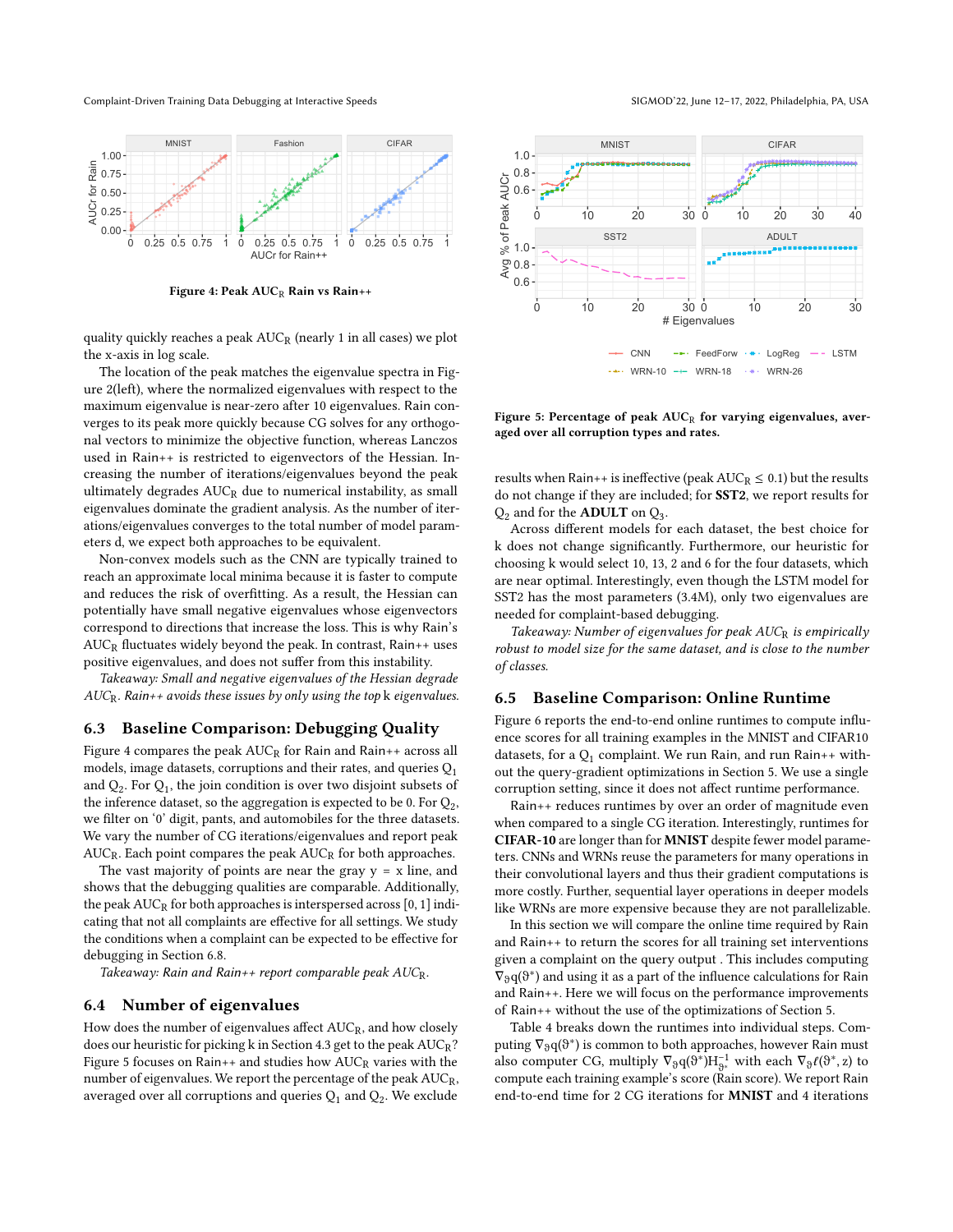SIGMOD'22, June 12–17, 2022, Philadelphia, PA, USA Trovato and Tobin, et al.

<span id="page-9-3"></span>

Figure 6: Online complexity varying eigenvalues.

<span id="page-9-4"></span>

|               |                                  |       | Rain-only          |       |          |
|---------------|----------------------------------|-------|--------------------|-------|----------|
| Model         | $\nabla_{\theta} q(\vartheta^*)$ |       | CG iter Rain score | Rain  | $Rain++$ |
| LogReg        | 0.02                             | 0.23  | 0.16               | 0.61  | 0.02     |
| <b>CNN</b>    | 0.16                             | 1.46  | 0.48               | 3.50  | 0.16     |
| FeedForw      | 0.04                             | 0.46  | 0.16               | 1.14  | 0.04     |
| <b>WRN-10</b> | 0.73                             | 5.9   | 2.92               | 26.91 | 0.73     |
| <b>WRN-18</b> | 1.21                             | 9.26  | 2.91               | 41.02 | 1.22     |
| <b>WRN-26</b> | 2.20                             | 15.86 | 4.63               | 71.08 | 2.20     |
|               |                                  |       |                    |       |          |

Table 4: Breakdown of online runtime (sec) for Rain and Rain++  $(\nabla_{\vartheta} q(\vartheta^*)$  is shared). Rows 1 – 3 are for MNIST, 4 – 6 for CIFAR10.

for CIFAR-10, which typically achieves close to peak  $AUC_R$  in our experiments, and Rain++ using 20 eigenvalues. CG is the bottleneck for Rain, whereas computing query gradients  $(\nabla_{\vartheta} q(\vartheta^*))$  is the bottleneck for Rain++ on complex models like WRNs. We will evaluate query gradient optimizations next.

Takeaway: Rain++ reduces runtimes by orders of magnitude, but is bottlenecked by computing the query gradient  $\nabla_{\mathfrak{D}} q(\vartheta^*)$ .

#### 6.6 Query Gradient Optimizations

Figure [7](#page-9-0) reports the runtime optimization benefits when the inference database is known apriori (Section [5.1\)](#page-5-6). We focus on CIFAR-10 since its results are representative. The horizontal line corresponds to the unoptimized cost to compute the query gradient  $\bar{\nabla}_{\vartheta} q(\vartheta^*)$ . Computing the gradient for each test example dominates the query gradient runtime, so precomputing them reduces the runtime by over an order of magnitude, and in effect, eliminates the computational bottleneck. As a result, Rain++ can compute influence scores for all experimental settings in interactive time. For WRN-26 on CIFAR-10, our suite of optimizations reduces the end-to-end debugging time from over 1.18 minutes using Rain, to less than 10ms using Rain++: a 7000× reduction.

Figure [8](#page-9-1) reports the incremental maintenance cost of  $\Delta\mathrm{Q}_2$  is run over a streaming database that updates in varying update sizes. We set  $k = 20$ . This is akin to the fashion monitoring use case described in the introduction. We see that the incremental update cost varies with the update size and is independent of the test database size. In fact, updates sizes of up to one thousand records can update in under 500ms because the records can be computed on the GPU in one batch. Larger update sizes must be split and run on the GPU

<span id="page-9-0"></span>

Figure 7: Query gradient optimization for CIFAR-10. Horizontal line is unoptimized time.

is why the curve is flat. The interesting trade-off between latency and throughput to best utilize the hardware is left for future work.

Takeaway: the query gradient optimizations leverage the known inference database or query to ensure interactive debugging times.

### 6.7 Offline Precomputation Time

Figure [9](#page-9-5) reports the offline costs to precompute the gradients for the training set (Section [4\)](#page-4-0) as well as the query gradients when the inference database is known (Section [5.1\)](#page-5-6). We vary the number of eigenvalues to precompute, and mark  $k = 10$  with a vertical line. The overall costs are quite reasonable—for instance, at  $k = 20$ , it takes 20 minutes to precompute gradients for the 26 layer WRN model. This corresponds to the time for Rain to answer 15  $Q_1$  complaints using 2 CG iterations (see Table [4\)](#page-9-4).

Takeaway: Offline preprocessing times are comparable to running Rain for a dozen complaints. We believe it is reasonable enough to perform as a preprocessing step before releasing a model.

#### <span id="page-9-2"></span>6.8 When Are Complaints Useful?

Section [6.3](#page-8-2) showed that correctly expressed complaints can still be ineffective at training set debugging. In response, we seek to understand the properties of a query complaint that affect  $AUC_R$ . Intuitively, we should expect that it depends on the relationship between the corruption and how it affects the query. At the extreme,

<span id="page-9-1"></span>

Figure 8: Maintenance cost for varying stream update sizes.

<span id="page-9-5"></span>

Figure 9: Offline precomputation costs.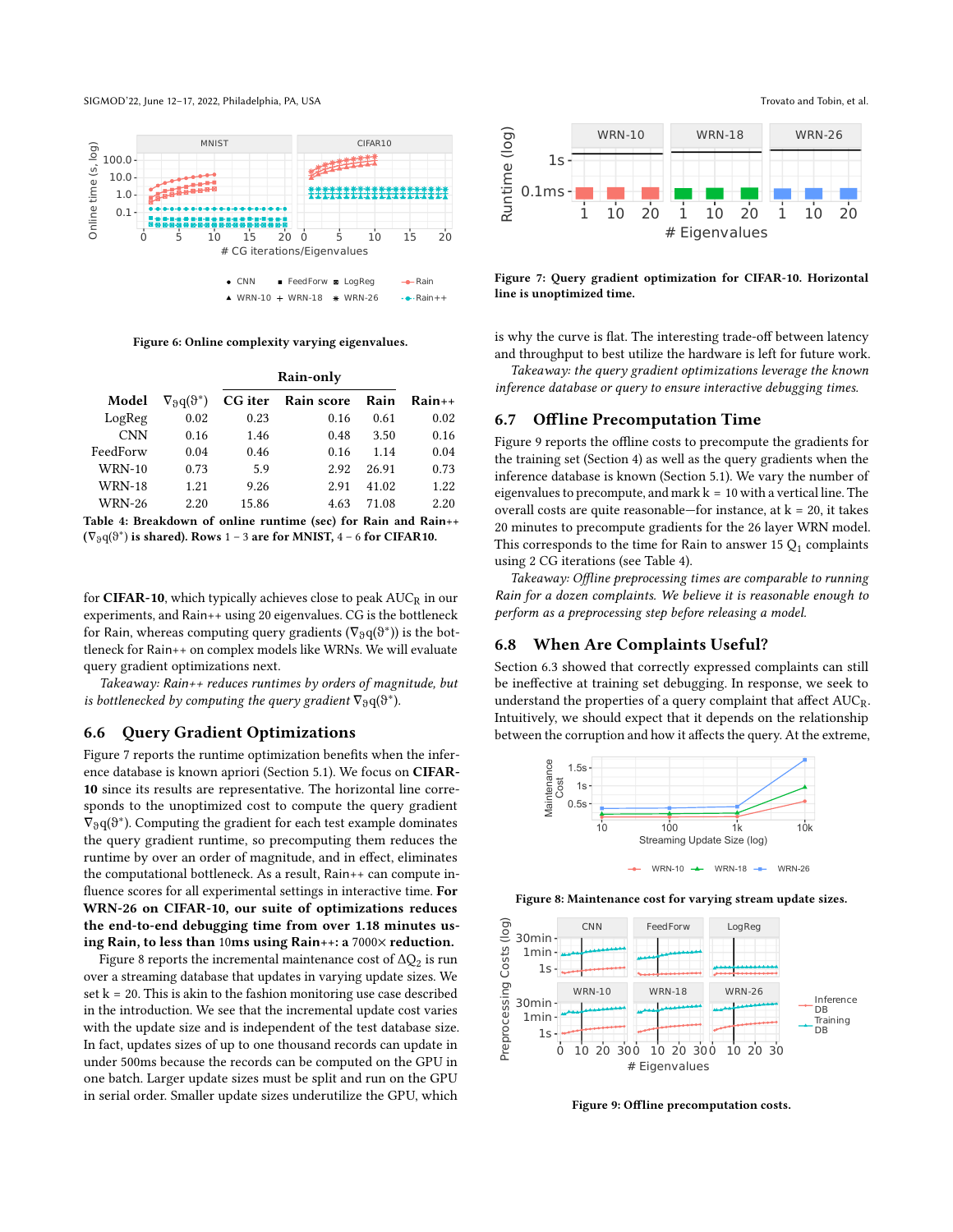Complaint-Driven Training Data Debugging at Interactive Speeds SIGMOD'22, June 12-17, 2022, Philadelphia, PA, USA

<span id="page-10-0"></span>

Figure 10: Effects of varying the number of relevant point com-

plaints, and the overall weight of irrelevant point complaints.

if the training corruptions only cause an  $\varepsilon \approx 0$  to the query's result value, then we should not expect it to be effective.

6.8.1 Initial Point Complaint Analysis. Our analysis will be based on Equation [\(7\)](#page-5-1), which decomposes q(θ) into a linear combination of individual prediction probabilities  $p_{ii}(\vartheta)$  for each inference record i and class j. We can view  $p_{ii}$  as a *point complaint* that record i should have label j. Intuitively a point complaint is likely to be effective for debugging if the model mispredicts i and if removing the training errors would lead to a correct prediction. To check this intuition, we add class conditional label noise in CIFAR-10 (40% rate), and point complaints where the corrupted model prediction differs from the clean model's prediction. These complaints indeed have a high peak  $AUC_R$  of 86%, agreeing with our intuition.

6.8.2 Revelant and Adversarial Point Complaints. We now use point complaints to study query complaints. Query complaints are modeled as linear combinations of point complaints that differ in terms of their weights  $\partial f(P(\vartheta^*))/\partial p_{ij}$ . We expect that a query complaint that assigns high weights to the "relevant" point complaints and low weights to the "adversarial" point complaints should be effective at debugging training errors.

Our experiment varies the weights that we assign to relevant and adversarial point complaints. This is akin to a SUM aggregation with a predicate where tuples that satisfy the predicate increase the sum by an amount based on their attributes. Join aggregations have this property as well. We define relevant complaints test points as those whose true label is automobile, are mislabeled by the model but are correctly predicted when the training errors are removed. We define adversarial point complaints as test examples whose true predicted labels are horse. The two types of point complaints push the model in different directions. We use an equal number of relevant and adversarial points, but give adversarial points Y× the weight as relevant points, where  $Y \in [0, 100]$ .

Figure [10](#page-10-0) shows that debugging quality is insensitive to the number of point complaints, but is highly sensitive to the ratio of weights. When the ratio is  $\leq$  5 $\times$ , Rain++ remains effective, however the quality quickly degrades. This suggests that query complaints are most effective when adversarial complaints do not dominate. Note that an irrelevant point complaint  $p_{ii}$ —for instance, a test point predicted with high confidence as bird for a query that filters on horse—has negligible effects on debugging quality since their contribution to the query gradient is 0.

<span id="page-10-1"></span>

Figure 11: Relationship between the query output's relative error and debugging quality.

<span id="page-10-2"></span>

Figure 12: Small relative errors are difficult to visually detect. The height of bars 3 and 6 are changed by 25% and 5%, respectively.

6.8.3 Magnitude of Query Errors. Although the above analysis sheds light on when Rain++ can be effective, it relies on apriori knowledge of relevant and irrelevant point complaints. However, assuming this puts the cart before the horse, as the user only has visibility of the query results. Thus, this experiment studies the relationship between the magnitude of the query's output error wrt the correct query output, and debugging effectiveness. The intuition is that larger query errors may be more likely to be due to training example corruptions, rather than for spurrious reasons.

We use all models, the CIFAR-10 and MNIST datasets, and vary the rate of class conditional label noise from 10% to 40%. We sweep the possible queries that can be generated using  $Q_1$  and  $Q_2$ templates. For  $\mathrm{Q}_1$ , we set the left and right sides of the join to subsets of the test database with different true labels (e.g., LEFT is digit '5', RIGHT is digit '9' for MNIST). We use this procedure to generate 20 random query complaints. For  $Q_2$ , we vary the filter condition over all 10 classes for each dataset, resulting in 10 complaints per dataset. This results in 300 complaints per dataset.

Figure [11](#page-10-1) shows that, irrespective of the model architecture, the peak  $AUC_R$  improves as the relative query error increases. When the query result increases beyond a threshold (red (25%) and blue (5%) vertical lines), the peak  $AUC_R$  tends to be near-1. This is an encouraging result, because small relative differences are difficult to see [\[4,](#page-12-32) [16,](#page-12-33) [34\]](#page-12-34), and users are most likely to submit complaints when errors are noticable. Figure [12](#page-10-2) illustrates that it is difficult to tell, even side by side, that the heights of bars 3 and 6 have been respectively changed by 25% and 5%.

Among the corruptions that did not affect the query results, we found cases where heavy corruptions did not have a significant effect on model accuracy. For example, Salt & Pepper noise on even 50% of 1 digits of MNIST reduced test set accuracy by less than 1%. This strongly indicates that data debugging approaches that are unaware of how the model is used downstream may spend significant amounts of time cleaning training examples that do not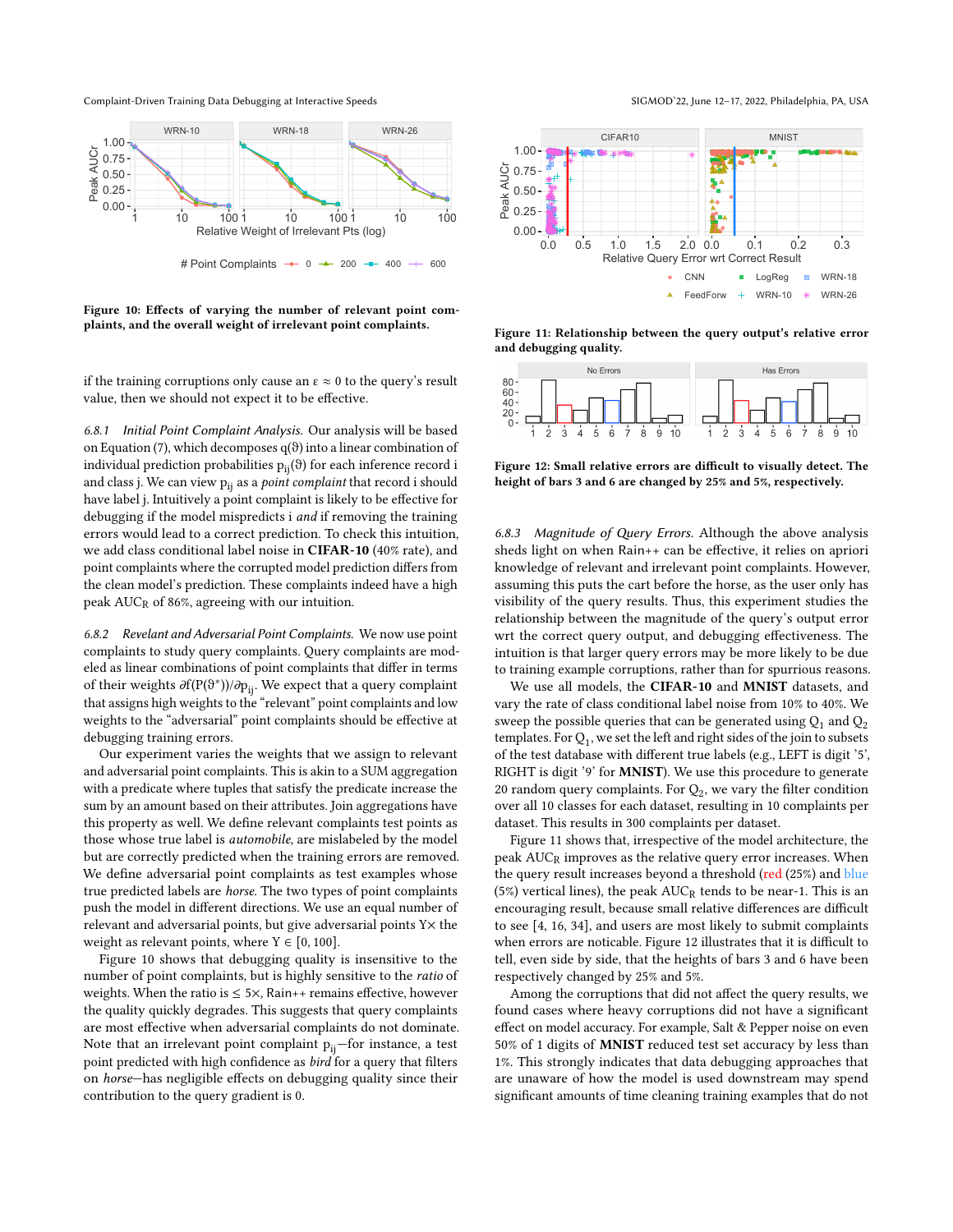

<span id="page-11-3"></span>

Figure 13: Deletion is an ineffective intervention for addressing Salt & Pepper noise; denoising via median filter is effective.

end up affecting model accuracy. The complaint driven approach of Rain and Rain++ clearly avoids that.

Takeaway: Debugging quality is related to the weights of relevant point complaints as compared to adversarial point complaints, further larger query output differences correlate with higher peak AUCR. Complaint driven debugging can reduce debugging effort by prioritizing training set bugs that actually affect model accuracy.

#### <span id="page-11-2"></span>6.9 Intervention Effectiveness

So far we have assumed that deleting the corrupted training examples is sufficient to resolve the user's complaint. However, this is not always the case, because feature errors such as Salt & Pepper noise on images can also affect query results. For example, when we corrupt 90% of the automobile training examples with Salt & Pepper on CIFAR-10, WRN-26 predicts 847 automobiles in the test database when the true count is 1000. However, deleting these corrupted training examples will simply worsen the query output. In addition, using a poor intervention also affects the effectiveness of influence analysis. If deleting the corrupted training examples does not change the model in a way that resolves the complaint, then Rain and Rain++ will not rank those examples highly.

To illustrate this, our experiment corrupts the CIFAR-10 and MNIST training sets with Salt & Pepper, and evaluates Rain++ using the deletion intervetion that we have used so far, and a denoise intervention. The latter assigns each pixel the median value of its neighboring pixels; this is effective for Salt & Pepper noise. We run  $Q_1$  and  $Q_2$  using their default configurations. Figure [13](#page-11-3) shows that across all models, datasets, and queries, the deletion intervention is completely ineffective. Although the query complaint specifies that the query result should be higher, deleting the corrupted training examples actually reduces the query results further. In contrast, denoise has a peak AUC<sub>R</sub> consistently above 0.65 and converges to 1 as the corruption rate (of the corrupted class) increases to 100%.

Takeaway: Effective training example debugging relies on using the appropriate intervention, and deletion is not always the most effective. Further studies are needed to better understand the interaction between data corruption, interventions, and complaints.

# 7 RELATED WORK

Approximate Retraining: Approximate retraining has recently attracted a lot of interest [\[15,](#page-12-35) [19,](#page-12-36) [41,](#page-12-37) [42\]](#page-12-38). While the alternative approaches to influence analysis can sometimes provide more accurate estimates, they are either significantly more expensive to run or they are limited to convex models or even both. To the best of our knowledge our work is the first one to study the problem of accelerating approximate retraining based on offline computation and to enable its interactive use for large neural networks.

Model compression and simplification: Model compression (ala [\[10\]](#page-12-39)) selects a subnetwork that may be up to 90% smaller than the overparameterized originial. A similar area is model quantization, which uses the trace of the hessian (average of eigenvalues) to determine layer sensitivity and thus bound errors introduced due to numerical quantization [\[6\]](#page-12-40). The speedups obtained by Rain++ go beyond running Rain on a compressed or quantized model because while  $k \approx 20$  eigenvectors are enough for debugging, 20 parameters are not sufficient to classify MNIST or CIFAR-10.

Gradient compression for distributed training: In distributed training, the communication of gradients between workers can easily dominate the training time. To reduce the communication cost, prior work [\[44\]](#page-12-41) proposed to compress gradient vectors using PCA. Rain++ is calculating the eigenvectors of the Hessian and not the principal components of the gradients. Observe however that on Section [3,](#page-3-1) these two sets of vectors are closely related since the training loss gradients span the top eigenvectors of the Hessian.

#### 8 CONCLUSION

End-users and practitioners increasingly use models through inference queries, and interact with inference queries through interactive visualization interfaces. Complaint-driven debugging allows users to identify and understand how the model training data affected the visualized data. To support user-facing interactivity, Rain++ develops a novel set of precomputation techniques that reduces the online debugging latency by multiple orders of magnitude as compared to the prior Rain system, while also scaling to models with millions of parameters. Our analysis of when complaints are effective finds evidence that Rain++ is more accurate when the query output's error is larger, which matches the settings when users will identify errors in a visual interface.

One point we wish to emphasize is that training data debugging can benefit considerably by taking the downstream uses of the model into account—particularly query errors are not the primary source of result errors. Complaint-driven debugging helps prioritize erroneous training errors that directly affect downstream results that matter to the user (or application), and helps avoid wasted cleaning efforts on training data that does not affect the application. While these ideas are well established in the area of domain adaptation, which studies adapting model training to the test distribution of interest, integrating downstream knowledge into training data cleaning is still nascent.

### **REFERENCES**

- <span id="page-11-0"></span>[1] Firas Abuzaid, Peter Kraft, Sahaana Suri, Edward Gan, Eric Xu, Atul Shenoy, Asvin Ananthanarayan, John Sheu, Erik Meijer, Xi Wu, Jeff Naughton, Peter Bailis, and Matei Zaharia. 2018. DIFF: A Relational Interface for Large-Scale Data Explanation. Proc. VLDB Endow. 12, 4 (Dec. 2018), 419–432. [https://doi.org/10.](https://doi.org/10.14778/3297753.3297761) [14778/3297753.3297761](https://doi.org/10.14778/3297753.3297761)
- <span id="page-11-1"></span>[2] Yael Amsterdamer, Daniel Deutch, and Val Tannen. 2011. Provenance for aggregate queries. In Proceedings of the 30th ACM SIGMOD-SIGACT-SIGART Symposium on Principles of Database Systems, PODS 2011, June 12-16, 2011,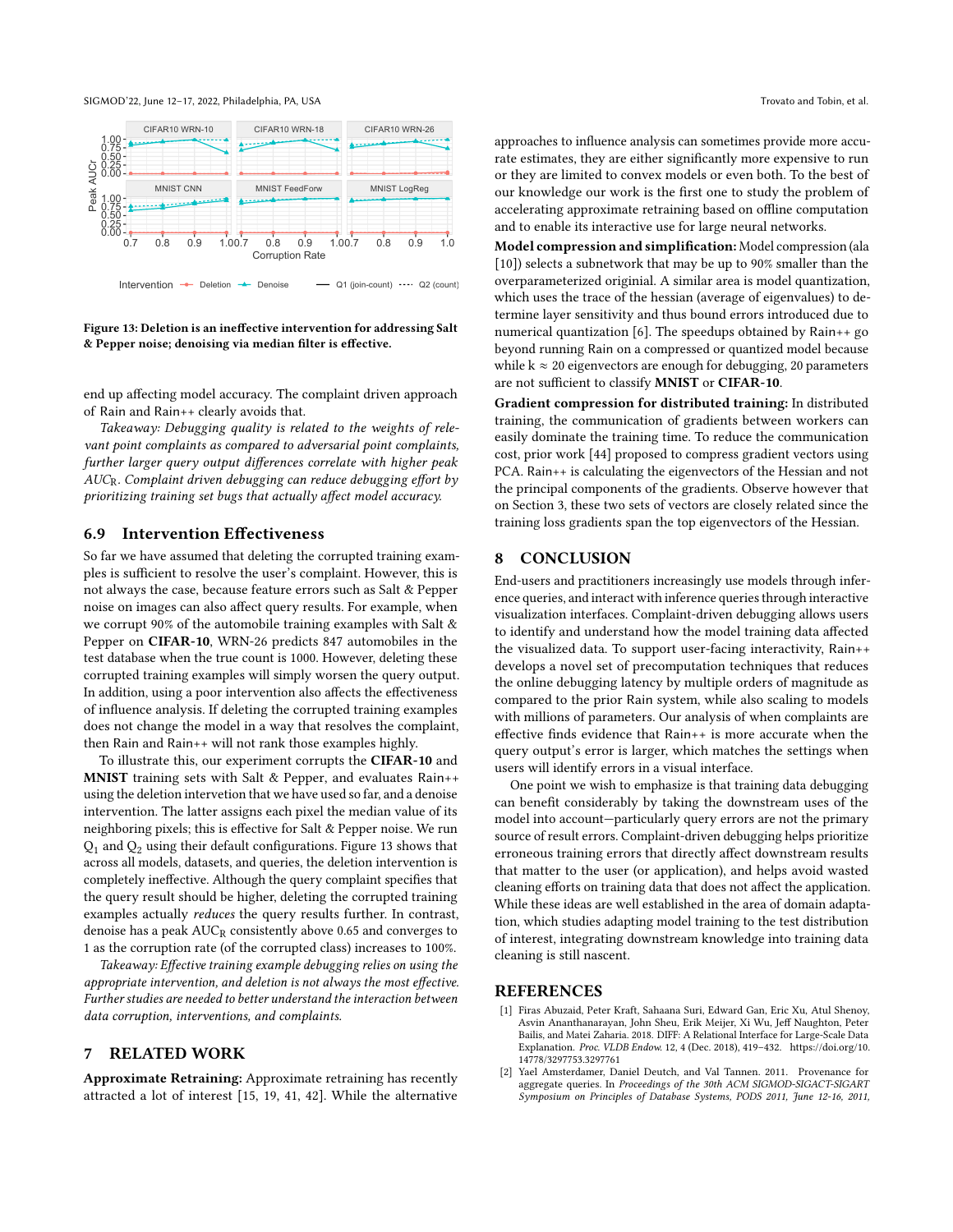Complaint-Driven Training Data Debugging at Interactive Speeds SIGMOD'22, June 12-17, 2022, Philadelphia, PA, USA

Athens, Greece, Maurizio Lenzerini and Thomas Schwentick (Eds.). ACM, 153–164. <https://doi.org/10.1145/1989284.1989302>

- <span id="page-12-9"></span>[3] Eric Breck, Neoklis Polyzotis, Sudip Roy, Steven Euijong Whang, and Martin Zinkevich. 2019. Data Validation for Machine Learning. [https://mlsys.org/](https://mlsys.org/Conferences/2019/doc/2019/167.pdf) [Conferences/2019/doc/2019/167.pdf](https://mlsys.org/Conferences/2019/doc/2019/167.pdf)
- <span id="page-12-32"></span>[4] W. Cleveland and R. McGill. 1984. Graphical Perception: Theory, Experimentation, and Application to the Development of Graphical Methods. J. Amer. Statist. Assoc. 79 (1984), 531–554.
- <span id="page-12-23"></span>[5] George Corliss, Christèle Faure, Andreas Griewank, Laurent Hascoët, and Uwe Naumann (Eds.). 2002. Differentiation Methods for Industrial Strength Problems. Springer New York, New York, NY. [https://doi.org/10.1007/978-1-4613-0075-5\\_1](https://doi.org/10.1007/978-1-4613-0075-5_1)
- <span id="page-12-40"></span>[6] Zhen Dong, Zhewei Yao, Yaohui Cai, Daiyaan Arfeen, Amir Gholami, Michael W. Mahoney, and Kurt Keutzer. 2019. HAWQ-V2: Hessian Aware trace-Weighted Quantization of Neural Networks. CoRR abs/1911.03852 (2019). arXiv[:1911.03852](https://arxiv.org/abs/1911.03852) <http://arxiv.org/abs/1911.03852>
- <span id="page-12-28"></span>[7] Dheeru Dua and Casey Graff. 2017. UCI Machine Learning Repository. [http:](http://archive.ics.uci.edu/ml) [//archive.ics.uci.edu/ml](http://archive.ics.uci.edu/ml)
- <span id="page-12-19"></span>[8] Carl Eckart and Gale Young. 1936. The approximation of one matrix by another of lower rank. Psychometrika 1, 3 (1936), 211–218.
- <span id="page-12-4"></span>[9] Open Neural Network Exchange. 2019. ONNX. [https://onnx.ai/.](https://onnx.ai/) [Online; accessed 1-December-2020].
- <span id="page-12-39"></span>[10] Jonathan Frankle and Michael Carbin. 2019. The Lottery Ticket Hypothesis: Finding Sparse, Trainable Neural Networks. In 7th International Conference on Learning Representations, ICLR 2019, New Orleans, LA, USA, May 6-9, 2019. Open-Review.net.<https://openreview.net/forum?id=rJl-b3RcF7>
- <span id="page-12-21"></span>[11] Behrooz Ghorbani, Shankar Krishnan, and Ying Xiao. 2019. An Investigation into Neural Net Optimization via Hessian Eigenvalue Density. In Proceedings of the 36th International Conference on Machine Learning, ICML 2019, 9-15 June 2019, Long Beach, California, USA (Proceedings of Machine Learning Research, Vol. 97), Kamalika Chaudhuri and Ruslan Salakhutdinov (Eds.). PMLR, 2232–2241. <http://proceedings.mlr.press/v97/ghorbani19b.html>
- <span id="page-12-15"></span>[12] W. D. Gray and D. Boehm-Davis. 2000. Milliseconds matter: an introduction to microstrategies and to their use in describing and predicting interactive behavior. Journal of experimental psychology. Applied 6 4 (2000), 322–35.
- <span id="page-12-13"></span>[13] Todd J. Green, Grigoris Karvounarakis, and Val Tannen. 2007. Provenance Semirings. In Proceedings of the Twenty-Sixth ACM SIGMOD-SIGACT-SIGART Symposium on Principles of Database Systems (Beijing, China) (PODS '07). Association for Computing Machinery, New York, NY, USA, 31–40. [https://doi.org/10.1145/](https://doi.org/10.1145/1265530.1265535) [1265530.1265535](https://doi.org/10.1145/1265530.1265535)
- <span id="page-12-20"></span>[14] Guy Gur-Ari, Daniel A. Roberts, and Ethan Dyer. 2018. Gradient Descent Happens in a Tiny Subspace. CoRR abs/1812.04754 (2018). arXiv[:1812.04754](https://arxiv.org/abs/1812.04754) [http://arxiv.](http://arxiv.org/abs/1812.04754) [org/abs/1812.04754](http://arxiv.org/abs/1812.04754)
- <span id="page-12-35"></span>[15] Satoshi Hara, Atsushi Nitanda, and Takanori Maehara. 2019. Data Cleansing for Models Trained with SGD. In Advances in Neural Information Processing Systems 32: Annual Conference on Neural Information Processing Systems 2019, NeurIPS 2019, 8-14 December 2019, Vancouver, BC, Canada, Hanna M. Wallach, Hugo Larochelle, Alina Beygelzimer, Florence d'Alché-Buc, Emily B. Fox, and Roman Garnett (Eds.). 4215–4224. [http://papers.nips.cc/paper/8674-data-cleansing-for](http://papers.nips.cc/paper/8674-data-cleansing-for-models-trained-with-sgd)[models-trained-with-sgd](http://papers.nips.cc/paper/8674-data-cleansing-for-models-trained-with-sgd)
- <span id="page-12-33"></span>[16] J. Heer and M. Bostock. 2010. Crowdsourcing graphical perception: using mechanical turk to assess visualization design. Proceedings of the SIGCHI Conference on Human Factors in Computing Systems (2010).
- <span id="page-12-1"></span>[17] Joseph M. Hellerstein, Christopher Ré, Florian Schoppmann, Daisy Zhe Wang, Eugene Fratkin, Aleksander Gorajek, Kee Siong Ng, Caleb Welton, Xixuan Feng, Kun Li, and Arun Kumar. 2012. The MADlib Analytics Library or MAD Skills, the SQL. Proc. VLDB Endow. 5, 12 (2012), 1700–1711. [https://doi.org/10.14778/](https://doi.org/10.14778/2367502.2367510) [2367502.2367510](https://doi.org/10.14778/2367502.2367510)
- <span id="page-12-18"></span>[18] Magnus R Hestenes and Eduard Stiefel. 1952. Methods of Conjugate Gradients for Solving Linear Systems1. J. Res. Nat. Bur. Standards 49, 6 (1952).
- <span id="page-12-36"></span>[19] Zachary Izzo, Mary Anne Smart, Kamalika Chaudhuri, and James Y. Zou. 2020. Approximate Data Deletion from Machine Learning Models: Algorithms and Evaluations. CoRR abs/2002.10077 (2020). arXiv[:2002.10077 https://arxiv.org/](https://arxiv.org/abs/2002.10077) [abs/2002.10077](https://arxiv.org/abs/2002.10077)
- <span id="page-12-30"></span>[20] JAX. 2020. JAX reference documentation — JAX documentation. [https://jax.](https://jax.readthedocs.io/en/latest/) [readthedocs.io/en/latest/.](https://jax.readthedocs.io/en/latest/) [Online; accessed 1-December-2020].
- <span id="page-12-11"></span>[21] Pang Wei Koh and Percy Liang. 2017. Understanding Black-box Predictions via Influence Functions. In Proceedings of the 34th International Conference on Machine Learning, Vol. 70. PMLR, International Convention Centre, Sydney, Australia, 1885–1894.<http://proceedings.mlr.press/v70/koh17a.html>
- <span id="page-12-26"></span>[22] Alex Krizhevsky. 2009. Learning Multiple Layers of Features from Tiny Images. (2009).
- <span id="page-12-22"></span>[23] Cornelius Lanczos. 1950. An iteration method for the solution of the eigenvalue problem of linear differential and integral operators. United States Governm. Press Office Los Angeles, CA.
- <span id="page-12-24"></span>[24] Yann LeCun, Corinna Cortes, and Christopher J.C. Burges. 2010. MNIST handwritten digit database. http://yann.lecun.com/exdb/mnist/. [http://yann.lecun.](http://yann.lecun.com/exdb/mnist/) [com/exdb/mnist/](http://yann.lecun.com/exdb/mnist/)
- <span id="page-12-14"></span>[25] Z. Liu and J. Heer. 2014. The Effects of Interactive Latency on Exploratory Visual Analysis. IEEE Transactions on Visualization and Computer Graphics 20 (2014), 2122–2131.
- <span id="page-12-16"></span>[26] Z. Liu and J. Stasko. 2010. Mental Models, Visual Reasoning and Interaction in Information Visualization: A Top-down Perspective. IEEE Transactions on Visualization and Computer Graphics 16 (2010), 999–1008.
- <span id="page-12-2"></span>[27] Google LLC. 2019. Introduction to BigQuery ML. [https://cloud.google.com/](https://cloud.google.com/bigquery-ml/docs/bigqueryml-intro) [bigquery-ml/docs/bigqueryml-intro.](https://cloud.google.com/bigquery-ml/docs/bigqueryml-intro) [Online; accessed 10-October-2019].
- <span id="page-12-5"></span>[28] Alexandra Meliou and Dan Suciu. 2012. Tiresias: The Database Oracle for How-to Queries. In Proceedings of the 2012 ACM SIGMOD International Conference on Management of Data (Scottsdale, Arizona, USA) (SIGMOD '12). Association for Computing Machinery, New York, NY, USA, 337–348. [https://doi.org/10.1145/](https://doi.org/10.1145/2213836.2213875) [2213836.2213875](https://doi.org/10.1145/2213836.2213875)
- <span id="page-12-29"></span>[29] OpenML. 2020. OpenML Supervised Classification on adult. [https://www.openml.](https://www.openml.org/t/7592) [org/t/7592.](https://www.openml.org/t/7592) [Online; accessed 1-December-2020].
- <span id="page-12-12"></span>[30] Marco Tulio Ribeiro, Sameer Singh, and Carlos Guestrin. 2016. "Why Should I Trust You?": Explaining the Predictions of Any Classifier. In Proceedings of the 22nd ACM SIGKDD International Conference on Knowledge Discovery and Data Mining (San Francisco, California, USA) (KDD '16). Association for Computing Machinery, New York, NY, USA, 1135–1144. [https://doi.org/10.1145/2939672.](https://doi.org/10.1145/2939672.2939778) [2939778](https://doi.org/10.1145/2939672.2939778)
- <span id="page-12-10"></span>[31] Sebastian Schelter, Dustin Lange, Philipp Schmidt, Meltem Celikel, Felix Bießmann, and Andreas Grafberger. 2018. Automating Large-Scale Data Quality Verification. Proc. VLDB Endow. 11, 12 (2018), 1781–1794. [https://doi.org/10.](https://doi.org/10.14778/3229863.3229867) [14778/3229863.3229867](https://doi.org/10.14778/3229863.3229867)
- <span id="page-12-27"></span>[32] Richard Socher, Alex Perelygin, Jean Wu, Jason Chuang, Christopher D. Manning, Andrew Y. Ng, and Christopher Potts. 2013. Recursive Deep Models for Semantic Compositionality Over a Sentiment Treebank. In Proceedings of the 2013 Conference on Empirical Methods in Natural Language Processing, EMNLP 2013, 18-21 October 2013, Grand Hyatt Seattle, Seattle, Washington, USA, A meeting of SIGDAT, a Special Interest Group of the ACL. ACL, 1631–1642. <https://www.aclweb.org/anthology/D13-1170/>
- <span id="page-12-3"></span>[33] SQLFlow. 2019. SQLFlow: Bridging Data and AI. [https://sqlflow.org.](https://sqlflow.org) [Online; accessed 1-December-2020].
- <span id="page-12-34"></span>[34] Justin Talbot, V. Setlur, and A. Anand. 2014. Four Experiments on the Perception of Bar Charts. IEEE Transactions on Visualization and Computer Graphics 20 (2014), 2152–2160.
- <span id="page-12-31"></span>[35] Tensorflow. 2020. XLA: Optimizing Compiler for Machine Learning. [https:](https://www.tensorflow.org/xla) [//www.tensorflow.org/xla.](https://www.tensorflow.org/xla) [Online; accessed 1-December-2020].
- <span id="page-12-8"></span>[36] Jason Teoh, Muhammad Ali Gulzar, and Miryung Kim. 2020. Influence-based provenance for dataflow applications with taint propagation. In SoCC  $^{\prime}20:ACM$ Symposium on Cloud Computing, Virtual Event, USA, October 19-21, 2020, Rodrigo Fonseca, Christina Delimitrou, and Beng Chin Ooi (Eds.). ACM, 372–386. [https:](https://doi.org/10.1145/3419111.3421292) [//doi.org/10.1145/3419111.3421292](https://doi.org/10.1145/3419111.3421292)
- <span id="page-12-17"></span>[37] Aad W Van der Vaart. 2000. Asymptotic statistics. Vol. 3. Cambridge university press.
- <span id="page-12-6"></span>[38] Xiaolan Wang, Xin Luna Dong, and Alexandra Meliou. 2015. Data X-Ray: A Diagnostic Tool for Data Errors. In Proceedings of the 2015 ACM SIGMOD International Conference on Management of Data (Melbourne, Victoria, Australia) (SIGMOD '15). Association for Computing Machinery, New York, NY, USA, 1231–1245. <https://doi.org/10.1145/2723372.2750549>
- <span id="page-12-7"></span>[39] Eugene Wu and Samuel Madden. 2013. Scorpion: Explaining Away Outliers in Aggregate Queries. Proc. VLDB Endow. 6, 8 (June 2013), 553–564. [https:](https://doi.org/10.14778/2536354.2536356) [//doi.org/10.14778/2536354.2536356](https://doi.org/10.14778/2536354.2536356)
- <span id="page-12-0"></span>[40] Weiyuan Wu, Lampros Flokas, Eugene Wu, and Jiannan Wang. 2020. Complaintdriven Training Data Debugging for Query 2.0. In Proceedings of the 2020 International Conference on Management of Data, SIGMOD Conference 2020, online conference [Portland, OR, USA], June 14-19, 2020, David Maier, Rachel Pottinger, AnHai Doan, Wang-Chiew Tan, Abdussalam Alawini, and Hung Q. Ngo (Eds.). ACM, 1317–1334.<https://doi.org/10.1145/3318464.3389696>
- <span id="page-12-37"></span>[41] Yinjun Wu, Edgar Dobriban, and Susan Davidson. 2020. DeltaGrad: Rapid retraining of machine learning models. In International Conference on Machine Learning. PMLR, 10355–10366.
- <span id="page-12-38"></span>[42] Yinjun Wu, Val Tannen, and Susan B. Davidson. 2020. PrIU: A Provenance-Based Approach for Incrementally Updating Regression Models. In Proceedings of the 2020 International Conference on Management of Data, SIGMOD Conference 2020, online conference [Portland, OR, USA], June 14-19, 2020, David Maier, Rachel Pottinger, AnHai Doan, Wang-Chiew Tan, Abdussalam Alawini, and Hung Q. Ngo (Eds.). ACM, 447–462.<https://doi.org/10.1145/3318464.3380571>
- <span id="page-12-25"></span>[43] Han Xiao, Kashif Rasul, and Roland Vollgraf. 2017. Fashion-MNIST: a Novel Image Dataset for Benchmarking Machine Learning Algorithms. CoRR abs/1708.07747 (2017). arXiv[:1708.07747](https://arxiv.org/abs/1708.07747)<http://arxiv.org/abs/1708.07747>
- <span id="page-12-41"></span>[44] Mingchao Yu, Zhifeng Lin, Krishna Narra, Songze Li, Youjie Li, Nam Sung Kim, Alexander G. Schwing, Murali Annavaram, and Salman Avestimehr. 2018. Gradi-VeQ: Vector Quantization for Bandwidth-Efficient Gradient Aggregation in Distributed CNN Training. In Advances in Neural Information Processing Systems 31: Annual Conference on Neural Information Processing Systems 2018, NeurIPS 2018, 3-8 December 2018, Montréal, Canada, Samy Bengio, Hanna M. Wallach, Hugo